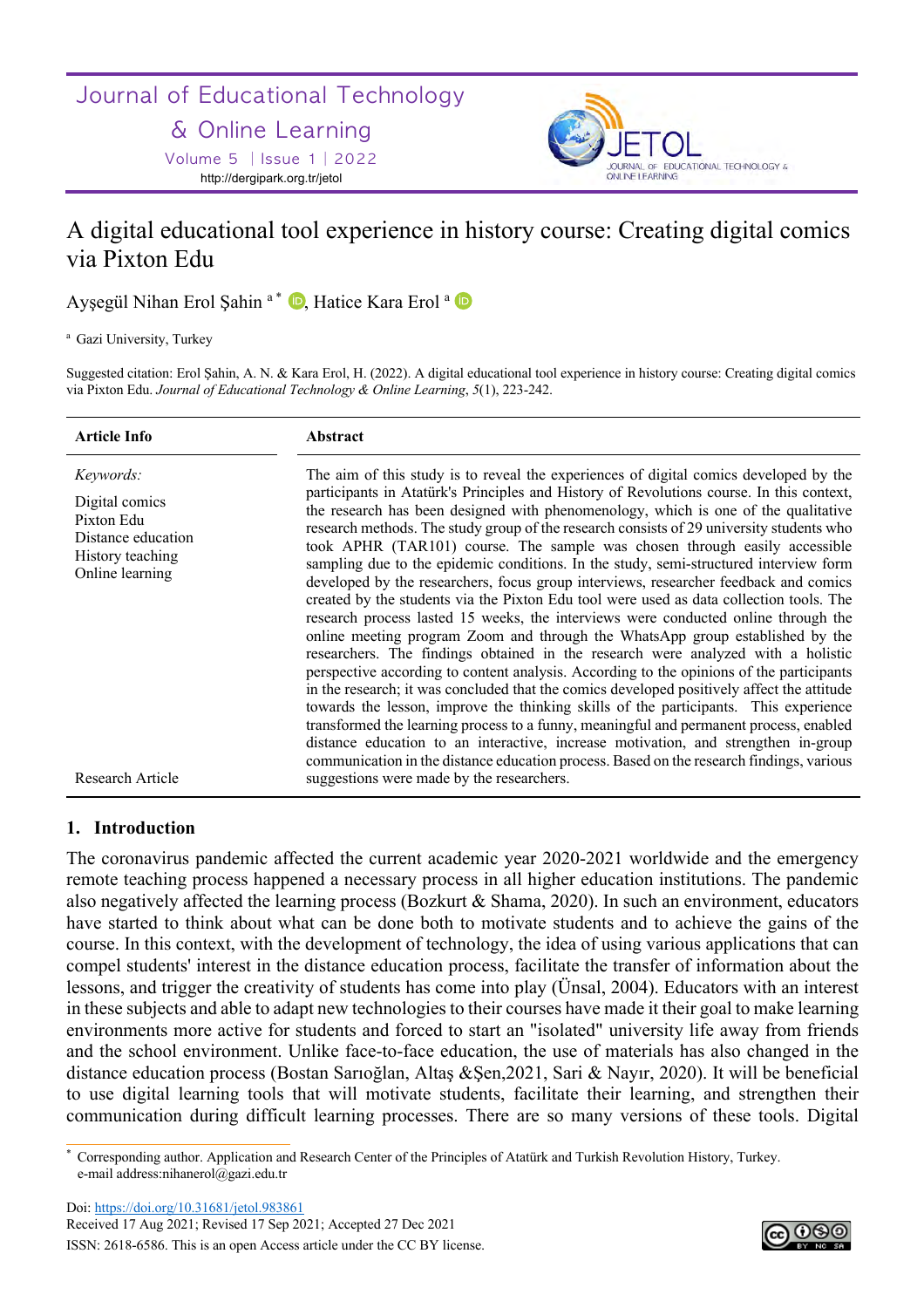storytelling tools, tools for educational games, and tools for creating educational digital comics. In this study we used digital comics via Pixton Edu.

### **2. Literature**

Comics, which occur when text and paintings merge and form a whole, are educational material (Ünal & Demirkaya, 2019) used from the past to improve the efficiency of the teaching process. Researchers have suggested that comics are an effective teaching material in increasing students' motivations for the course and individual participation in the course (Beard & Rhodes, 2002; Brocka, 1979; Haugaard,1973; Topkaya, 2014, Topkaya & Şimşek, 2015, Ilhan, 2016; Ilhan & Oruç, 2019; Comics with positive effects both cognitively and sensitively in the student (Topkaya & Lightning, 2015) need to have certain criteria before they can use them as educational materials. These criteria are; script and subject matter - character integrity, suitability for student readiness level and the attainment intended to be taught can be ranked as forming the comic's main idea (Topkaya, 2014). Comics used as a teaching material have also entered into transformation and started to be produced and used in digital environment. The online platform called "Pixton Edu" is also a teaching material created to produce and use educational comics.

Pixton Edu is a tool that can make designs for various course contents through comics and graphic arts. This learning tool, which offers paid version and free trial options, has been presented to users with many content packages from mathematics to history, from current topics to art. With this tool, teachers can create a virtual classroom with their students and assign them with assignments. In addition, thanks to this tool, teachers can create visuals that they can use in their lessons and prepare materials that enable students to participate. In addition to these, this tool stimulates students' imagination and supports their creativity. Students can prepare scenarios related to their learning styles and preferences according to the content of the subjects, and they can make their own products. Pixton Edu is an easy-to-use learning tool that encourages collaborative work and creativity. Pixton Edu also has features such as providing feedback, sharing content online and downloading comics (Cabrera, Castillo, González, Quiñónez & Ochoa, 2013; Lee, 2013). Pixton is also known as a powerful visual storytelling tool (Azman, F. N., Zaibon, S. B., & Shiratuddin, N., 2015).

It was thought that alternative teaching methods and digital learning tools could attract the attention of students and increase their motivation towards the lesson during the difficult epidemic process where university students try to continue their lessons at home, away from their friends and school environment. When the relevant literature was examined, it was seen that educational comics were mostly created by researchers and presented to students as teaching materials. Zimmerman (2008) suggested that leaving the speech bubbles in the comics blank and filling these balloons by students can improve many skills such as creative thinking skills. In this context, the Pixton Edu license, which is paid by the researchers, was purchased and made available to students. In this study it is aimed to learn the experiences of the students about the tool they use during the lesson and the effect of the experience on their learning processes.

# **3. What are the participants' views about using Pixton Edu on history learning? Methodology**

### *3.1. Research Model/Design*

The research was designed with phenomenology, which is one of the qualitative research methods (Yıldırım & Simsek, 2013). The phenomenological pattern is a qualitative research design used to reveal phenomena that we are aware of but do not know in detail. Perceptions, orientations, situations and concepts in lived experiences constitute the phenomenon to be investigated. Although these phenomena are encountered in daily life, it does not mean exactly how we make sense of the facts. In this context, phenomenology research is used to reach the essence of the phenomena that occur. The research area of phenomenology is social actions and behaviors experienced in daily life. The essence of the experienced phenomenon includes the main meanings (Creswell, 2015). In research generated by the pattern of facts, data should be collected by individuals or groups who have experienced the phenomenon one-on-one and can accurately reveal the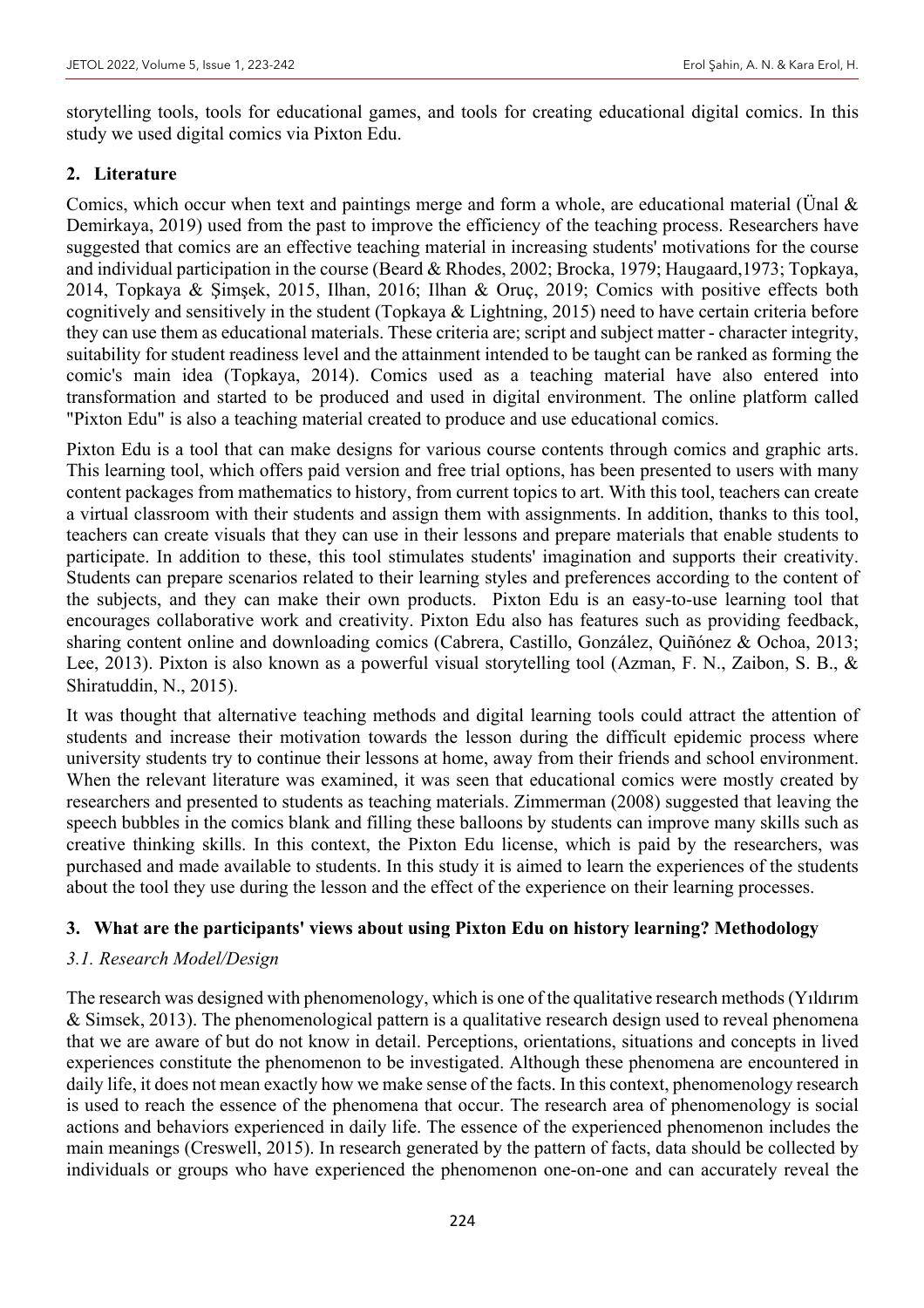main meaning of the phenomenon. In this context, a working group in a factual study should have experienced the phenomenon being investigated (Yıldırım & Simsek, 2013). The study is based on the 14 week course experience of participants and researchers and online meetings scheduled outside of class. Participants were trained by the researchers to use the Pixton tool within the scope of the study. The work carried out was checked in the meetings held and the progress of the work was ensured. In addition, the researchers had the opportunity to observe the experiences by staying in constant interaction with the participants.

# *3.2. Data Collecting Tools*

In the phenomenological design, phenomenological interviewing is the primary data collection method to obtain the basic structure or truth underlying the meaning of the experience (Merriam, 2013). Phenomenology includes data obtained from one or more interviews with participants (Creswell, 2015). Qualitative interviews usually involve an open-ended process involving a few questions to elicit the views and opinions of the participants (Creswell, 2015). In addition to interviews, the diary or notes of the observation and study group can also be used as a data collection tool in phenomenological research. In this context, the semi-structured interview form developed by the researchers as the primary data collection tool for the use of Pixton Edu was used in the study. In addition to the interview form, the researchers conducted focus group discussions over the Zoom 3 times, between 90-45 minutes. Focus group interviews were recorded as video, with the permission of the participants, in order to prevent data loss. In addition, pixton date assignments, researcher comments and WhatsApp group messages are among the data collection tools of the research to ensure data diversification.

### *3.3. Sampling and Study Group*

The study group was determined by convenience sampling, which is one of the purposeful samples. An easily accessible sample is preferred to bring speed and practicality to the study (Yıldırım & Şimşek, 2006). In addition, due to the epidemic process, this sample was preferred, considering the fact that the participants are among the student groups that researchers can easily reach. In this context, 29 students who enrolled the mandatory course of Atatürk's Principles and History of Revolution (TAR101) from a state university in Ankara at their fresman year -took part in the study group. 12 of the participants are female and 22 of them are male. Coding was made to keep the names of the participants anonymous. Students are required to have computers in order to use the Pixton tool for the study. Due to this reason, all classes were announced and volunteering was taken into account in selecting participants among the students who can provide these criteria.

### *3.4. Data Analysis*

The data obtained in the research were analyzed by content analysis. The purpose of content analysis is to reach concepts and relationships that can explain the data obtained. In this context, through content analysis, it is tried to define the data and reveal the facts that may be hidden in the data. The basic process in content analysis is to gather similar data within the framework of certain concepts and themes, and to interpret and describe them in a way that the reader can understand (Yıldırım & Şimşek 2006).

# *3.5. Validity and Reliability*

The pilot study of the semi-structured interview form for the use of Pixton Edu developed by the researchers was carried out with four students and one question was revised. After the pilot study was completed, the interview form was presented to the opinions of three field experts, and a final form was given by removing one question and adding two questions. Since the focus group interviews are aimed at the process, they were created to determine the problems that may arise by the researchers. Researcher comments on the developed comics were examined by both researchers and the reliability of the comments was increased. Whatsapp group messages are both saved and made available to each participant. During the research and in the creation of the data, the participants were informed that all personal information would be stored and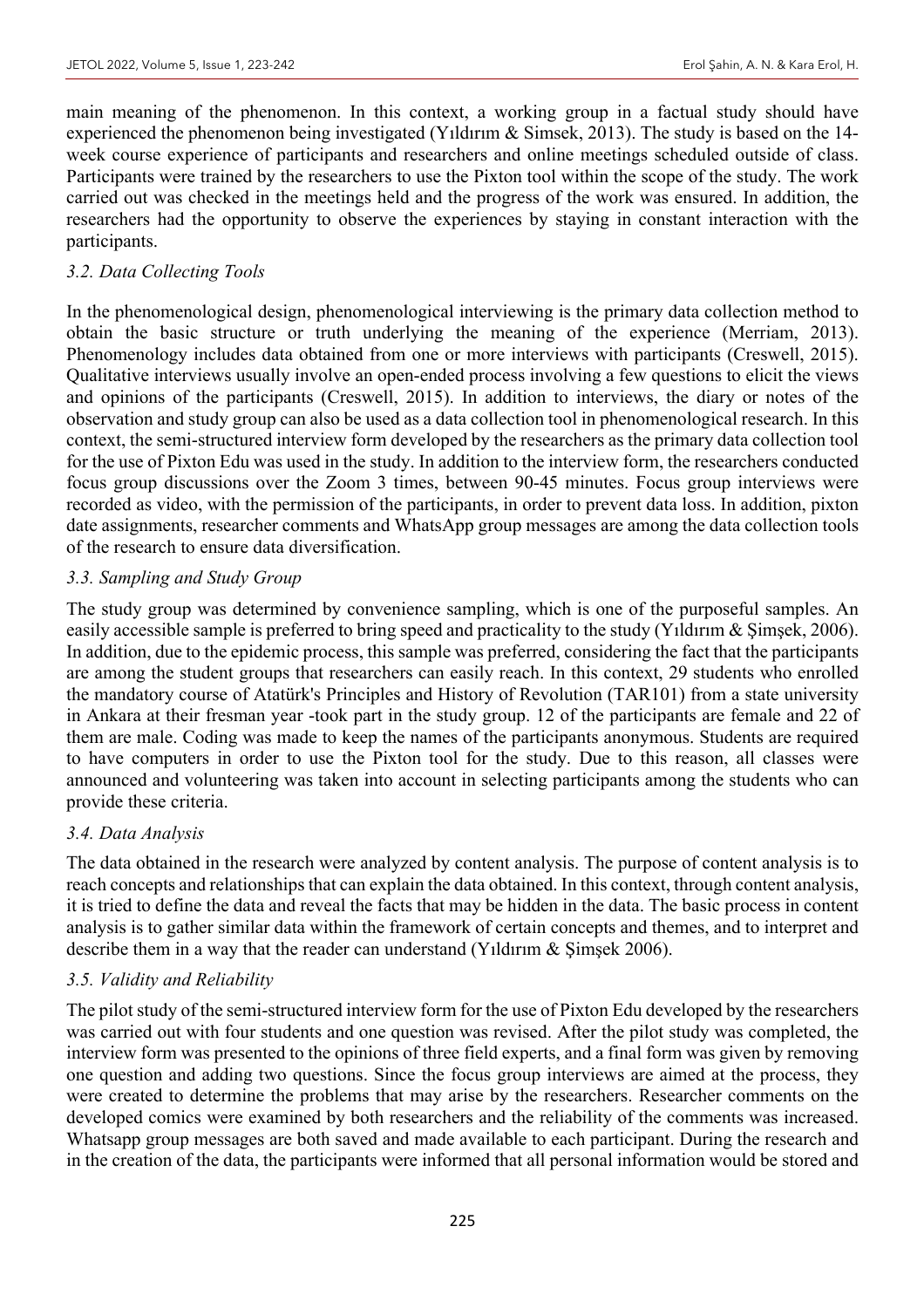the participants were selected on a voluntary basis. Participants' names were coded as K1, K2, K3, K4… .. In the analysis of the data, the frequencies differ from each other because some of the participants gave multiple answers falling into more than one category  $(n = 29)$ .

### *3.6. Research Procedures*

The study took place in the fall semester of 2020-2021 over a 15-week course period. For this study, the participants were asked to design educational comics within the scope of Ataturk's Principles and History of Revolution course using Pixton Edu. For this purpose, the working process has been completed with the following order.

• *The process of interacting with the participants (15.10.2020-17.11.2020)*

Due to the corona virus epidemic period, it was not possible to meet with the participants face-to-face, and the participants were worked with through distance education tools throughout the application. At the beginning of the semester, students were contacted by a bulk message method through a program called LMS, which is currently used at the university, and information was given about the activities to be held during the semester and the course process. LMS is a versatile program that provides both live lessons and tools for students to share files. This program continued to be used throughout the distance education process.

In the live lessons held in the first week of the practice, the researcher conducting the lesson introduced the subjects using active teaching methods, introducing digital tools that can be used in the history lesson, and using these tools during the lesson. General presentations were made in the first and second weeks, and in the third week, participants were informed about their visa and final assignments. Using the Google forms and LMS system, students were presented with visa and final assignment options, and they were asked to choose among these options.

• *Establishment of Pixton Group (17.11.2020-23.11.2020)*

Whatsapp group link was sent to the students who chose pixton homework option from Google forms and the group was established. In this group, the students were introduced to the warm-up activity. The planning of the first meeting was also done jointly with the students in this group. The Whatsapp group was used almost every day throughout the entire application process, creating a dynamic structure in both the instructors 'announcements and the students' information exchange. During the past week, the unlimited version of the Pixton Edu tool was made available by the researchers, and the registration process of the virtual classroom was carried out by obtaining the e-mail addresses of the students. Pixton Edu allows users to create avatars. Students who became members of the virtual class started to create their own avatars and examine the tool.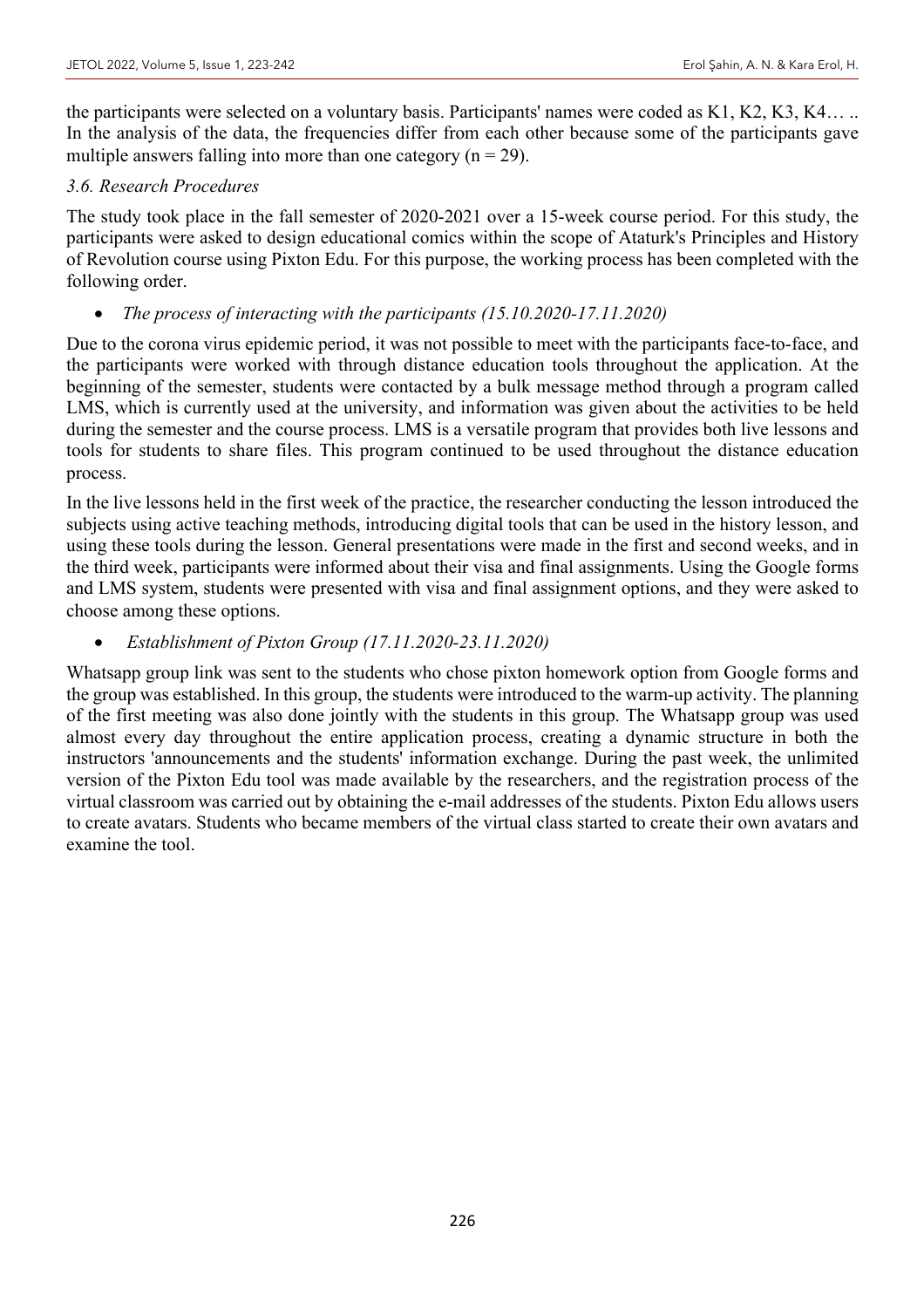

**Fig. 1.** Pixton Classroom Photo

• *Zoom Meeting- First Focus Group Meeting (23.11.2020)*

The purpose of this meeting is to introduce the pixton edu tool to the students, to give detailed information about the assignment and to receive pre-interview records. Within the permission of the students, the zoom meetings were recorded. This meeting was held in two separate sessions, in the first session, information was given about the tool, and then the questions of the students about the tool were answered. Detailed information on the evaluation criteria was also given in this meeting. After this meeting, the students started to write the script.



**Fig. 2.** Zoom Meeting Photo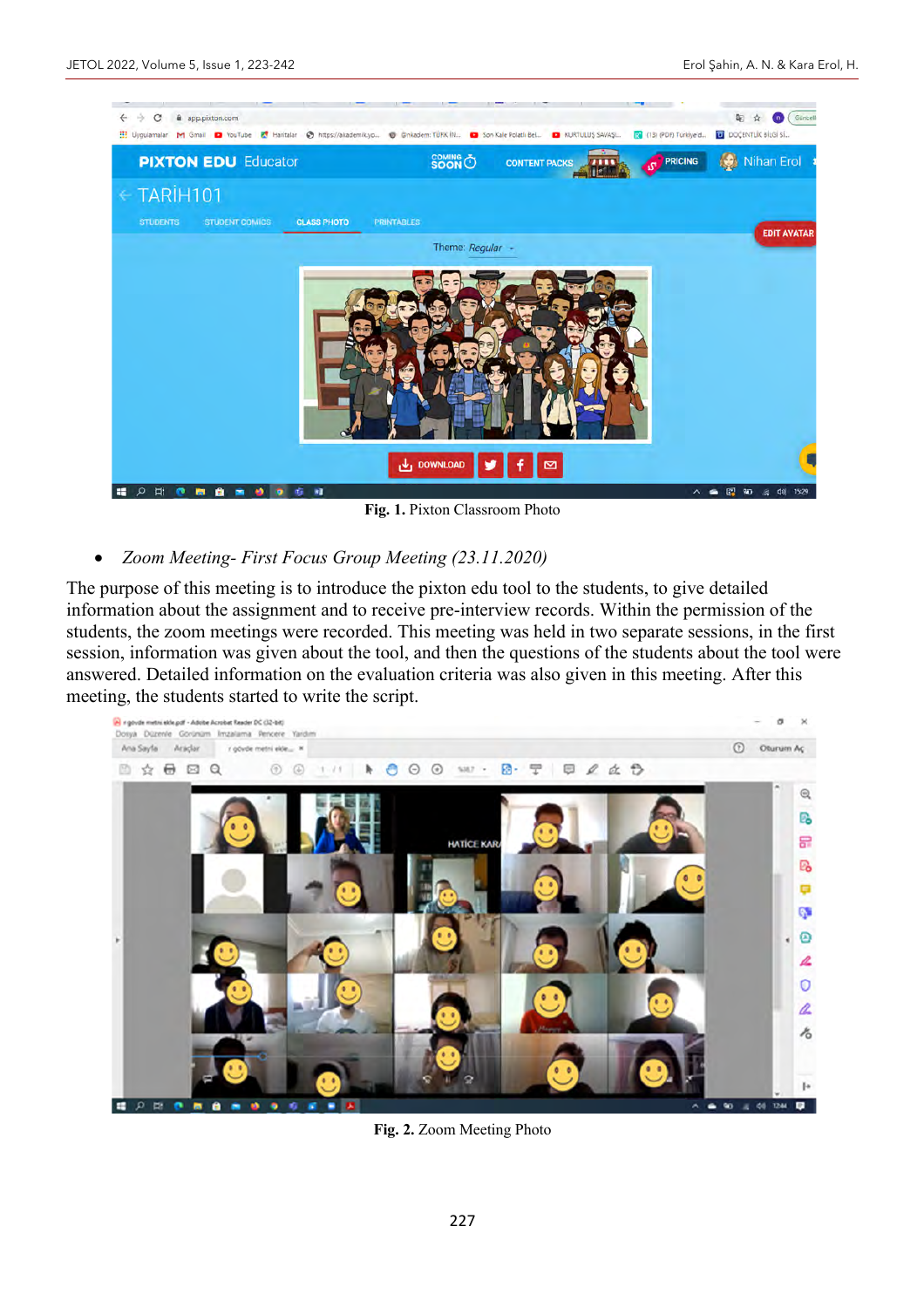• *Preparation of the First Reports and Feedback from the Trainers via Pixton (23.11.2020- 13.12.2020)*

In the last 3 weeks, students uploaded the reports they prepared according to the determined criteria to the system. At this stage, the demands from students are as follows;

- 1- The main idea of the script is related to the historical subject they have chosen,
- 2- Using at least 3 different historical sources to create the scenario,
- 3- The compatibility of the characters with the script,
- 4- The progress of the scenario as a plot.

Students started to create their comics within the given time. The comics that the students started to create were followed daily by the researchers and suggestions were given for the parts that need to be corrected. The process was followed in this way until the comics were completed. During the preparation of the comics, the Whatsapp group was also used very actively, and the students found solutions to their problems by asking questions to both their friends and researchers when they had difficulties. In the screenshots below, examples of the feedback given to students are presented.



**Fig. 3.** Example of feedback given to students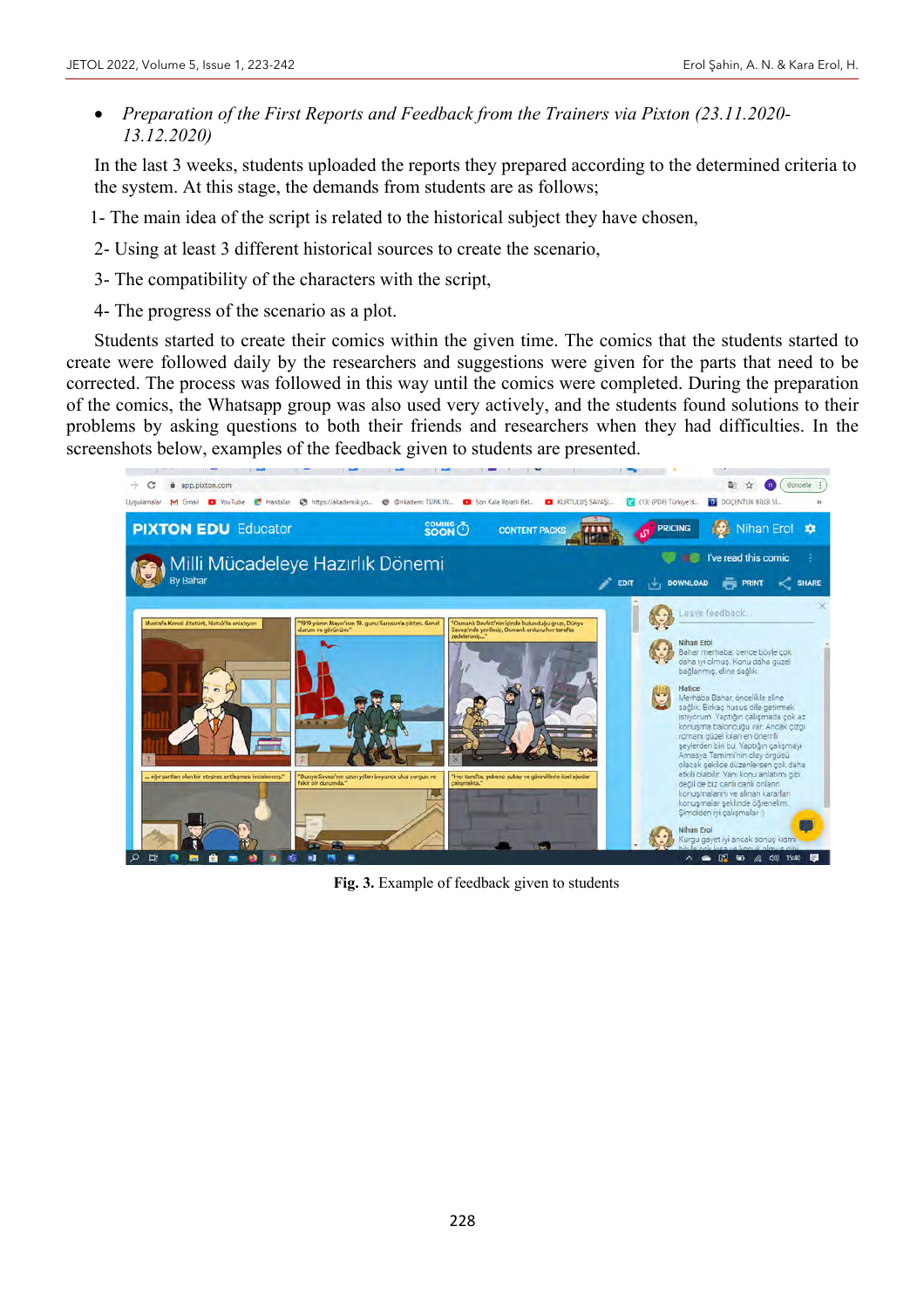

**Fig. 4.** Example of feedback given to students

• *Making the final arrangements, zoom meeting for the corrections to be made, making the comics ready for upload (13.12.2020-15.01.2021)* 

In the last weeks of the study, the students made the necessary corrections in their comics according to the feedback given, and at the zoom meeting, the researchers and the participants presented solutions to the problems experienced in cooperation. As can be seen in the screenshots, the participants solved the problems they faced during the preparation of the comics, both with the guidance of the researchers and by exchanging information with their peers.

• *The process of uploading the prepared comics to the LMS and evaluating by the researchers according to the specified criteria (15.01.2021-27.01.2021)*

As stated at the beginning of the study, this study was given to the students in the form of visa and final assessment homework. The students uploaded their Pixton homework to the LMS system and were evaluated according to the criteria determined within three weeks. During this period, the opinion form prepared by the researchers was sent to the students.

• *Last zoom meeting - focus group (27.01.2021)*

The last meeting is planned as a focus group meeting. In this meeting, where 10 participants from a group of 29 participants attended, open-ended questions were asked to the participants, and detailed data were obtained for the study. While the implementation part of the research, which started in October, was ended with the focus meeting, it continued to interact with the participants through the WhatsApp group and LMS system.

### *3.7. Findings and Discussions*

In the research, the data obtained from focus group interviews, semi-structured interview form and researcher observation and feedback were analyzed with a holistic perspective and presented below.

The findings obtained regarding the question asked to the participants about their experiences about the Pixton Edu are presented in Table 1.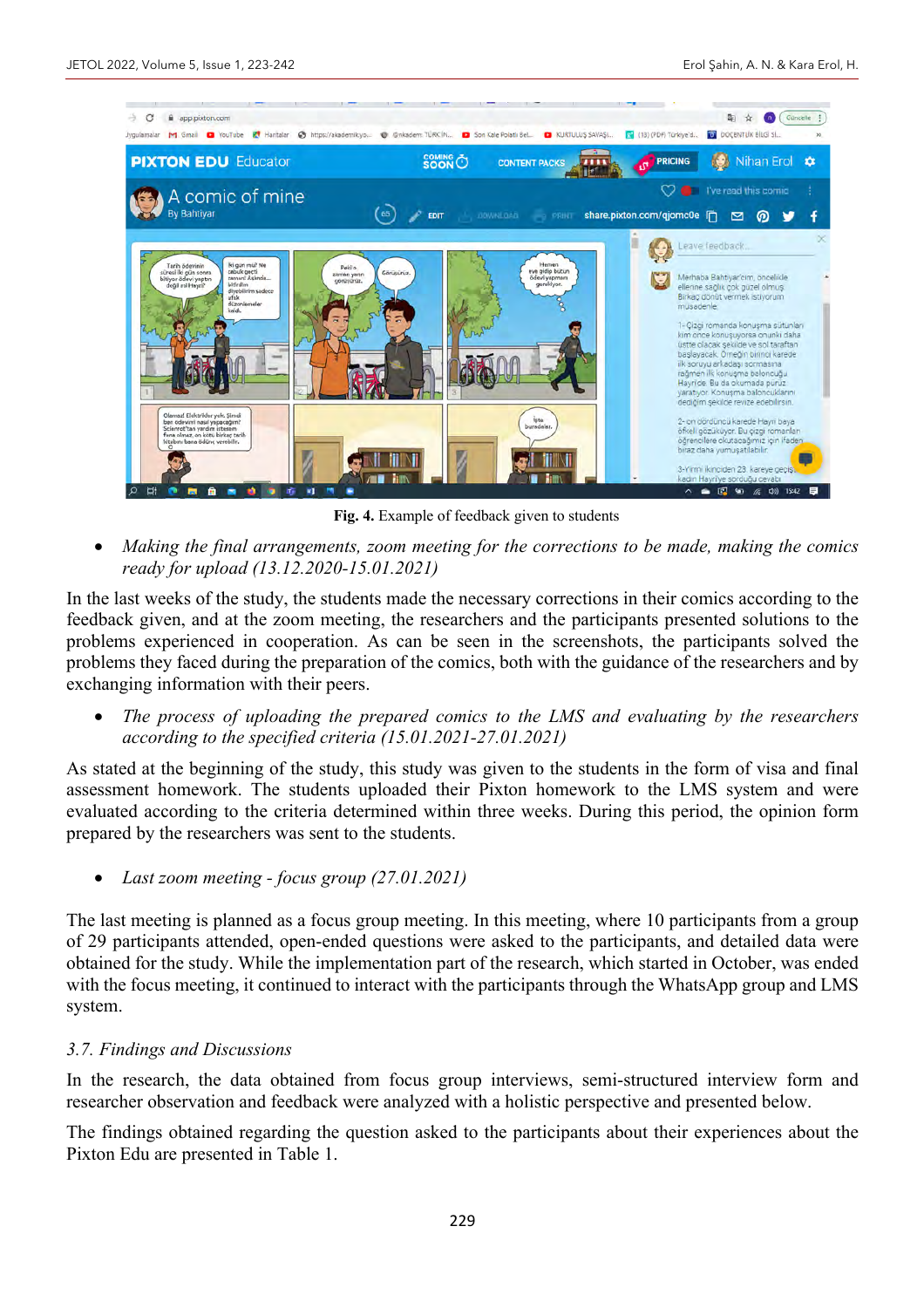#### **Table 1.**

Participants' views on Pixton Edu Tool

| <b>Theme</b>         | Category                  | Code                                                | f              | Participant                                                   |
|----------------------|---------------------------|-----------------------------------------------------|----------------|---------------------------------------------------------------|
| Program<br>Operation | Advantage<br>Dimension    | Easy interface                                      | 11             | K7, K22, K12,<br>K18, K22, K23,<br>K24, K28, K27,<br>K26, K25 |
|                      |                           | Template character                                  | 1              | K16                                                           |
|                      |                           | Creating an<br>interactive effect                   | $\overline{2}$ | K3, K5                                                        |
|                      |                           | Facilitating learning                               | $\overline{2}$ | K4, K6                                                        |
|                      |                           | Versatile application                               | 1              | K7                                                            |
|                      |                           | A useful tool                                       | $\mathbf{1}$   | K1                                                            |
|                      |                           | Fun tool                                            | 5              | K8, K10, K15,<br>K18, K23                                     |
|                      |                           | A different<br>experience                           | $\mathbf{1}$   | K17                                                           |
|                      | Disadvantage<br>Dimension | <b>Restricted Content</b>                           | 6              | K2, K4, K7, K9,<br>K10, K6                                    |
|                      |                           | Content limitation<br>due to educational<br>content | 7              | K28, K19, K21,<br>K23, K29, K27,<br>K26                       |
|                      |                           | Technical<br>deficiencies                           | 3              | K12, K28, K25,                                                |

When Table 1 is examined, it is seen that the views of the participants about the program are gathered under the "advantage" and "disadvantage" categories. Most of the participants are of the opinion that the interface of the program is user-friendly. Some of the opinions of the participants in the "advantage" category are presented below.

K1. ... The interface was very simple and versatile, so it did not have much difficulty. I think it is a powerful form of expression because it visualizes the person's thinking. The use of the program offers a comfortable working process ...

K18: ... It is really nice in terms of application interface and usage and easy to use.

K22: ... I didn't have any difficulties. It made the lesson much more interactive and increased my enthusiasm ....

Although most of the participants found the tool easy and fun, some participants stated that they had some difficulties while using the program. Some of the opinions of the participants regarding the "disadvantage" category are presented below.

K28: … We did not have to deal with it one by one since it was made using pre-designed templates. But it took me quite a while to choose the characters and background images that I think could describe the event accurately and suitable for each scene. At times, I had difficulty finding suitable places and clothes for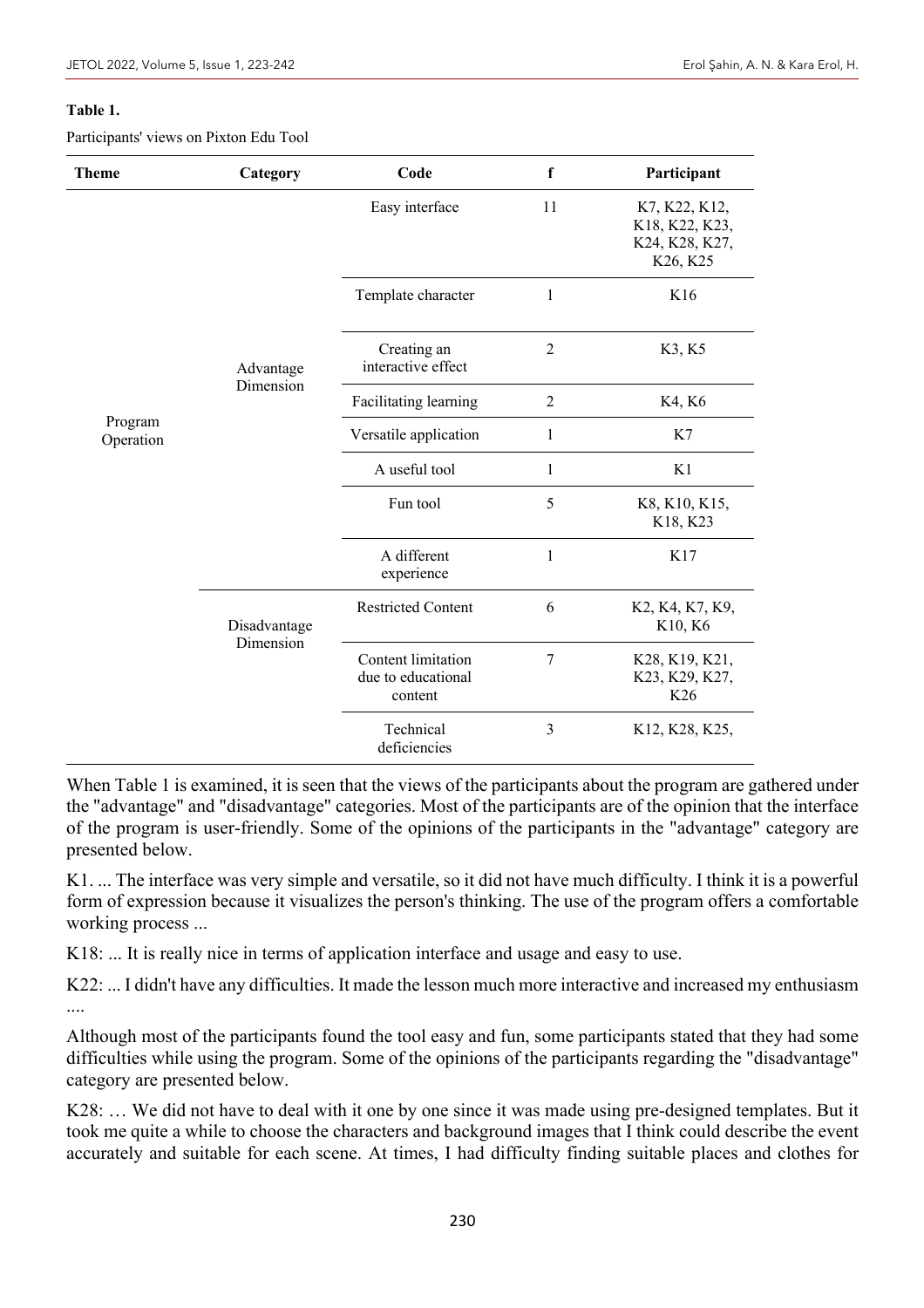history. Since the Pixton site is a completely media-based site, it was a very nice experience, even though I have occasionally experienced freezes from the site ...

K21:… Difficulty of the tool; The background was limited and we could not create a character with the features we wanted completely while designing the characters. If we think about it for the history homework, I think it was a problem for us to reflect the exact period in the clothing (such as fez) and facial types such as beard, especially mustache, but despite this difficulty, it was a very entertaining homework. The presence of many faces, gestures and movements occasionally made us laugh and entertain us while doing our homework.

K8:… The application was designed to be used by everyone. I had no difficulty creating the boards. But I wish I could download the comic in one go. In addition, the absence of some objects (such as a weapon) was a bit of a challenge ...

When the opinions of the participants were analyzed, it was seen that they had some difficulties due to the features of the Pixton tool. While becoming a Pixton member such as parent membership, educator membership, student membership and business membership options are offered. Since an educational content will be designed, the researchers became members with an educator account. The tool also brought some restrictions for being a member of this account. Objects related to harmful habits such as weapons and tobacco products are not included in the add-ons. Due to this situation, the participants who wanted to use objects such as weapons in the war scenes stated that they had difficulties. Participants, who thought of creative solutions to find a solution to this limitation, managed to create a war scene without using weapons. An example of this situation is given below.



**Fig. 5.** Example-war scene from participant comics

Participants were asked in what ways the homework they prepared with the Pixton Edu were beneficial for their understanding of the subject they researched, and the findings were presented in Table 2.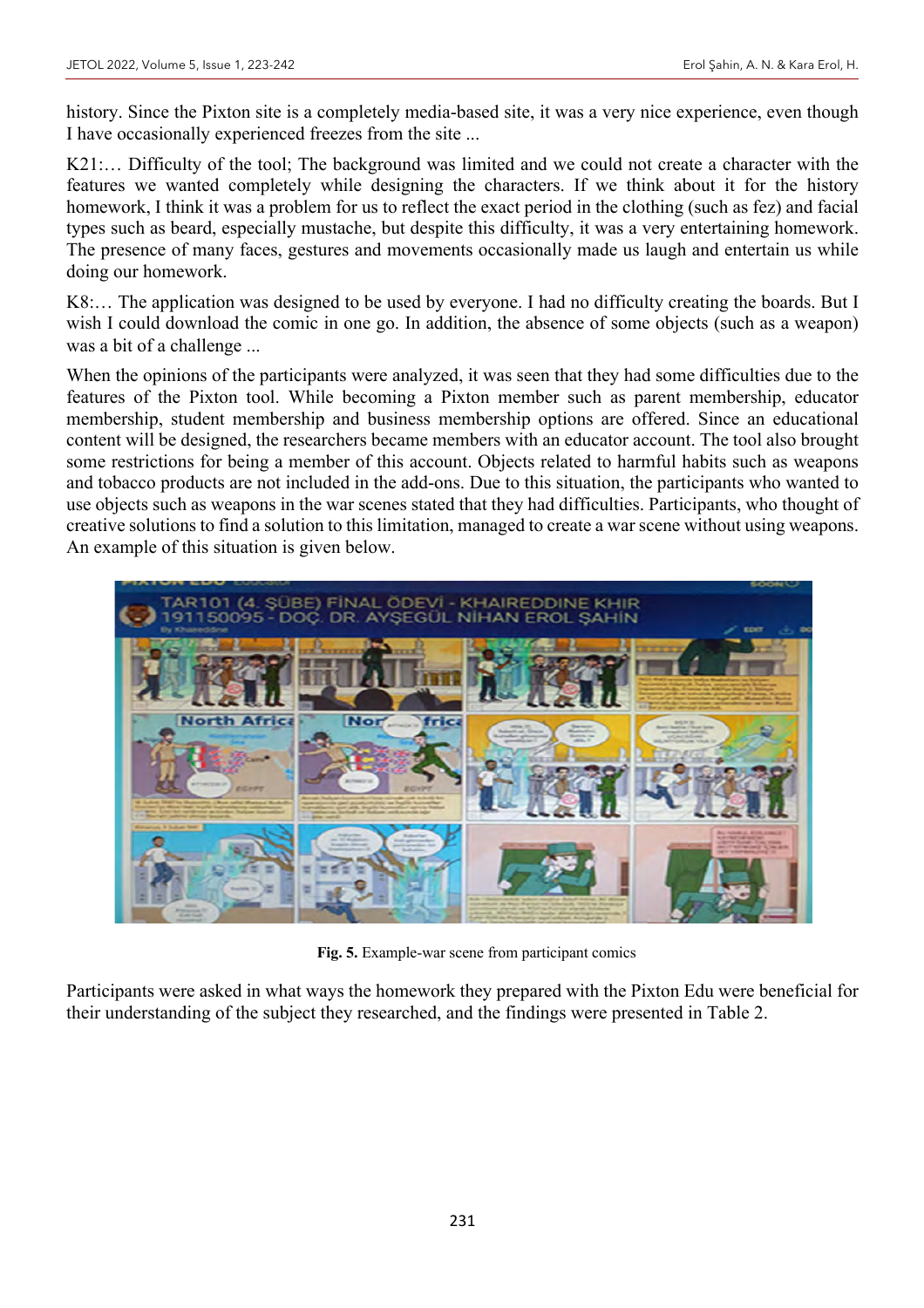#### **Table 2.**

Participants' views on the effect of Pixton Edu use on learning

| <b>Theme</b>                   | Category                            | Code                                                                                 | $\mathbf f$    | Participant                       |
|--------------------------------|-------------------------------------|--------------------------------------------------------------------------------------|----------------|-----------------------------------|
|                                |                                     | Empathize                                                                            | $\mathbf{1}$   | K4                                |
|                                |                                     | Historical<br>understanding                                                          | $\overline{2}$ | K1, K25                           |
|                                | Skill Dimension                     | Cognitive Skill                                                                      | $\mathbf{1}$   | K20                               |
|                                |                                     | Historical<br>analysis skills                                                        | $\overline{2}$ | K7, K25                           |
| Relationship<br>Between Tool - |                                     | Historical<br>Empathy                                                                | $\overline{2}$ | K <sub>25</sub> , K <sub>15</sub> |
| Course                         |                                     | <b>Critical Thinking</b>                                                             | $\mathbf{1}$   | K <sub>25</sub>                   |
|                                |                                     | Change -<br>Continuity                                                               | 1              | K11                               |
|                                |                                     | Facilitating<br>learning by<br>making the<br>subject cartoon                         | $\mathfrak{Z}$ | K3, K2, K6                        |
|                                | Meaningful<br>Learning<br>Dimension | The combination<br>of the subject<br>being researched<br>and the<br>imagination      | $\overline{2}$ | K9, K5                            |
|                                |                                     | Permanent<br>understanding by<br>strengthening<br>historical content<br>with visuals | $\overline{4}$ | K23, K28, K24,<br>K <sub>22</sub> |
|                                |                                     | Making the<br>lesson fun and<br>easy to<br>understand                                | $\overline{2}$ | K3, K17                           |
|                                |                                     | Integrating<br>history lesson<br>with life                                           | $\mathbf{1}$   | K25                               |
|                                | Material                            | Using different<br>tools to write<br>interesting<br>scenarios                        | $\mathbf{1}$   | K29                               |
|                                |                                     | Learning to use a<br>new and<br>enjoyable<br>application                             | $\mathbf{1}$   | K27                               |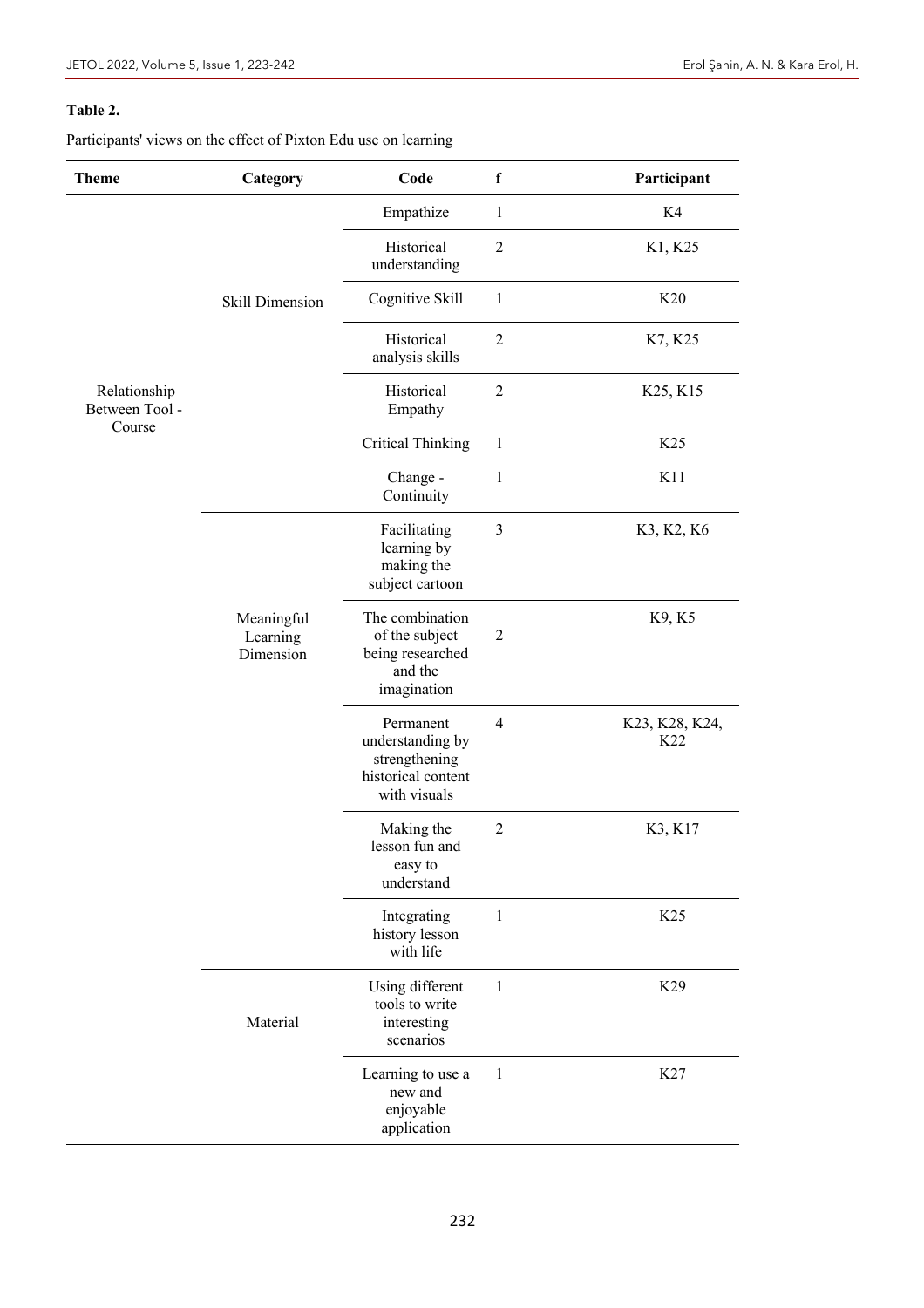|                          | Research from<br>different sources                                                    | 6 | K8, K9, K3,<br>K16, K20, K18                    |
|--------------------------|---------------------------------------------------------------------------------------|---|-------------------------------------------------|
| In-Depth                 | The subject being<br>researched<br>becomes catchy                                     | 4 | K3, K9, K2,<br>K28                              |
| Examination<br>Dimension | Detailed research<br>on the topic                                                     | 9 | K8, K10, K12<br>K26, K13, K27,<br>K23, K22, K21 |
|                          | The need to<br>master the subject<br>in detail for short<br>and concise<br>expression | 1 | K <sub>9</sub>                                  |

When Table 2 is examined, it is seen that the homework done with Pixton Edu is beneficial in many different ways in understanding the researched subject. It was determined that the opinions of the participants were gathered under the categories of "skill", "meaningful learning", "material" and "in-depth examination". Some of the opinions of the participants regarding the "skill" category are presented below.

*K4. … The tool helped me to understand the subject I researched in depth, because we looked through the eyes of the characters, so we were able to look at the subject from other perspectives.*

*K25. … It was definitely beneficial. Here, my professor's contribution is more than anything else. The biggest contribution to the history lesson, after my teacher, who made me understand better that it is life itself rather than a lesson, is pixton. I witnessed the chance to go back to that period and empathize more while making each frame. I questioned it more, I found a place in the cartoon I made for myself ...*

*K1. … It was very useful because I combined the information I researched with my imagination and turned it into a memorable work.*

*K7. … We had to write every dialogue on the subject as realistically as possible. That's why it was necessary to look at the event from every angle ...*

*P9:… Yes, since we looked through the eyes of the characters, we were able to look at the subject from other perspectives.*

*K8. … Yes, because when I was doing pixton, I did the subjects with a feeling as if I have experienced them…*

*K20. … I had to do research on the subject in order to create the story about the subject. In addition, I believe that not giving the information in a raw way throughout the novel and keeping the story in harmony makes brain practice and has a positive effect on intelligence.*

*It can be said that the participants used historical understanding, analysis and empathy skills in the process of researching the subject they chose, scripting and creating their comics. This situation is also noticed in the comics prepared by the participants. In addition to the opinions of the participants, the comics created by the participants were also examined and the comments of the researchers are given below.*

*R1:… When the participant comics are examined, it is seen that 1, 25, 8 and 9 create scenarios on "National Struggle/War of Independence". Participants have included historical personalities within this subject. For example, while preparing the K25 comic in which Kazım Karabekir is in the script, he did research from many sources, examined dozens of photographs, and shaped his work to be both*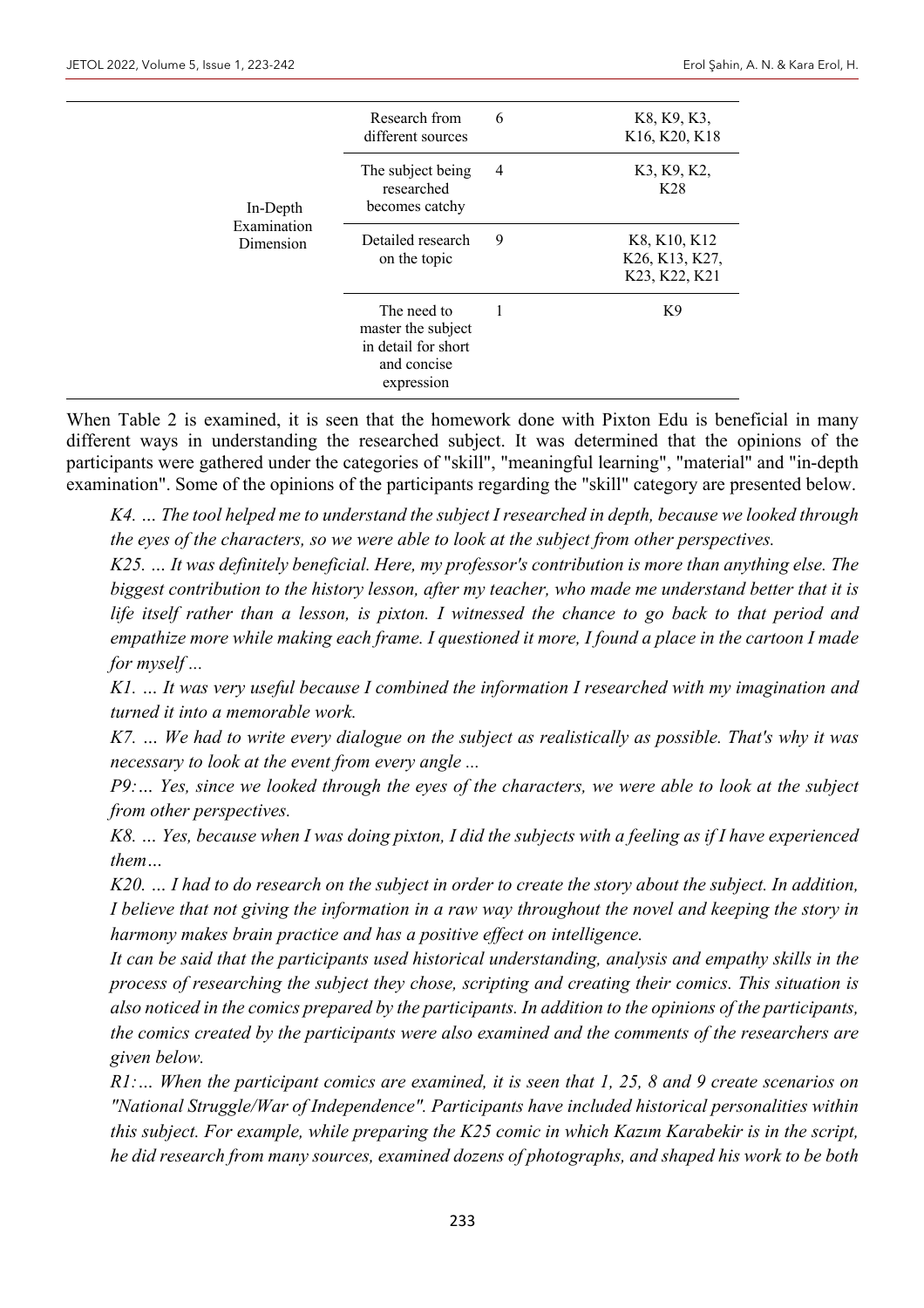*realistic and fit the flow of the script. It can be said that in these comics prepared with great effort, students actually use many skills without realizing it. This situation can be understood in more detail in the opinions of the focus groups. Focus Group K8: ... "My teacher, what did the people who shaped history feel when the incident was taking place, when those historical words were uttered, how was the expression on their faces, what did they think? ... I found myself thinking about these when I put my script into a comic book. It is as if I have experienced the subject that I had read and passed through before ".* 

Participant views and our observations during the process can be demonstrated that students use a large number of skills in the process of preparing scenarios and creating comics.

Some of the opinions of the participants on the "meaningful learning" and "deep exploration" categories are presented below.

*K23:… Of course it helped. I researched the subject in more detail in order to make detailed panel ...*

*K3:… It happened, because I researched the subject thoroughly to provide accurate information, and it was memorable because I had fun while doing it.*

*K16:… In order to make a comic book with Pixton, it is necessary to be familiar with the subject first. For this, you need to read from different sources. The information you have gained from these readings is collected in a pool and you constantly dive into this pool of knowledge while setting up, designing and drawing the script in your mind, and this ensures that you have a good understanding of the subject ...*

*K9:… okay. It was necessary to have every aspect of the event in order to explain it succinctly ...*

*K12:… Yes, it happened. Because in order to prepare this assignment, a really deep, clear and complete knowledge is needed on the subject. Whenever I tried to write the script and prepare the characters, I realized that my research was not enough and I needed to have a little more knowledge.…*

When the participants' opinions are analyzed, it is seen that they give answers in the dimension of meaningful learning and in-depth examination. Participants stated that while writing their scenarios on the topics they chose, they investigated the subject in detail and therefore learned in depth, and stated that their learning was also permanent. In addition to these data, the researcher's opinion is as follows;

*R1:… The first stage of this assignment prepared by the participants was the scenario creation process. Participants also wrote down what sources they benefited from in the reports they presented to us in this process. We observed that the participants made more detailed research on the subject in the second stage, in the process of creating a comic book. The answer given by one of the participants in the focus group interview can be given as an example to this situation;*

*Focus Group K25: I chose the "Amasya Circular" subject in my comic book, now I wish I had taken the whole process. Because the Amasya Circular remained in my mind with all the details. I cannot say the same for other subjects ...*

Participant 26's answer explains the situation of in-depth examination of the subject in detail;

*K26:… It definitely happened. To tell a topic within a plot from start to finish, you need to have a full grasp on that topic, otherwise there may be disconnections and meaningless connections between scenes, which does not give any correct results for the reader. Therefore, I prepared my homework by researching the whole subject in depth and supporting it with various readings and arguments, and this helped me learn the subject in depth ...*

Some of the opinions of the participants in the "material" category are presented below.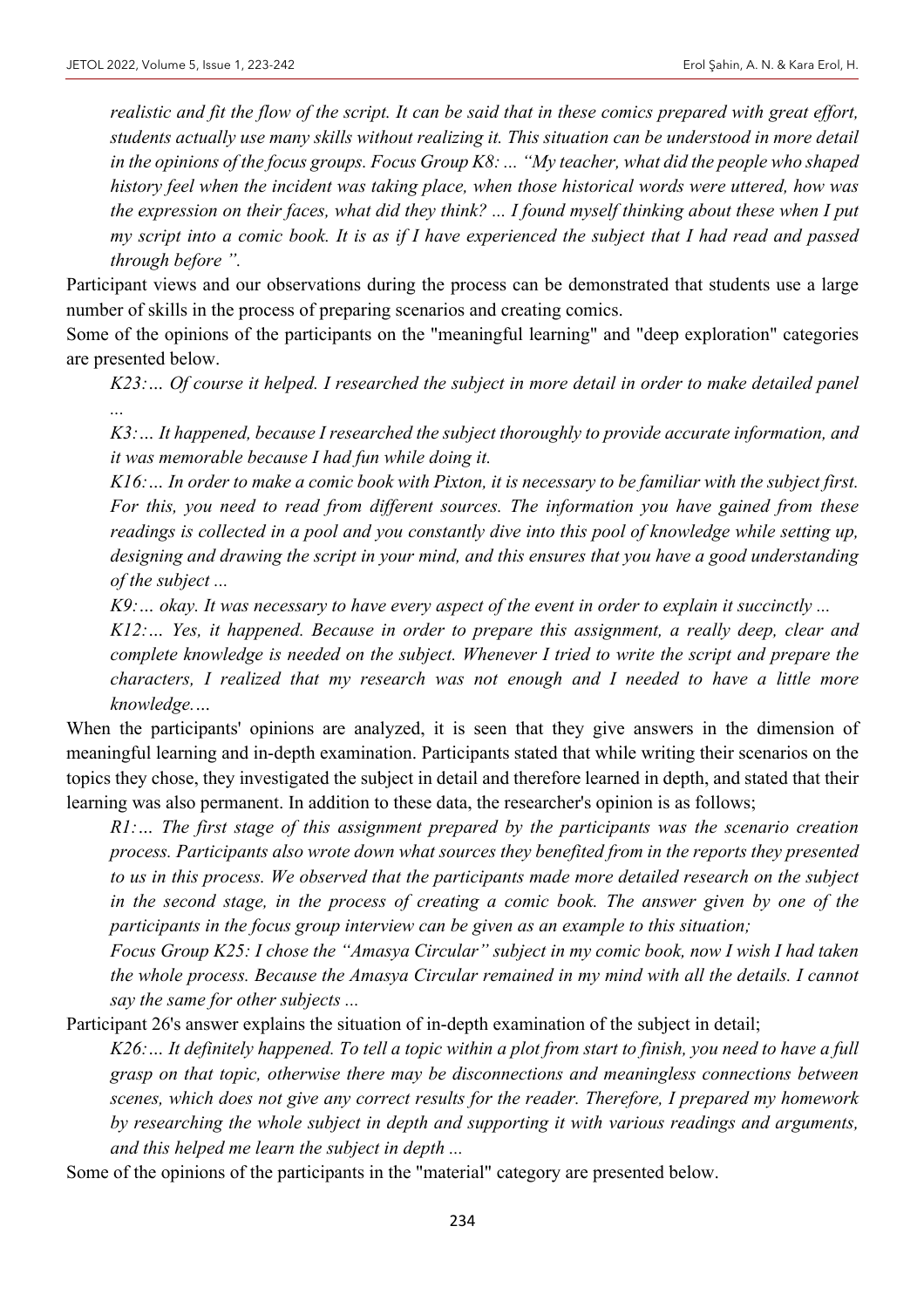*K29:… Yes, there were great benefits. I had to use different tools and pay close attention to small details to create a suitable and interesting script. Finally, I both understood the subject well and learned to use a new enjoyable application...*

Participants were asked for their views on the use of Pixton Edu in the distance education process due to the pandemic, and the findings are presented in Table 3.

#### **Table 3**.

Participants' views on the effect of pixton edu use on distance education

| <b>Theme</b>              | Category                             | Code                     | f                       | Participant       |
|---------------------------|--------------------------------------|--------------------------|-------------------------|-------------------|
|                           | Evaluation of                        | Reliability of           | $\mathbf{1}$            | K20               |
|                           | Learning                             | the assessment           |                         |                   |
|                           | Dimension                            | method                   |                         |                   |
|                           |                                      | Making                   | 16                      | K2, K3, K8, K9,   |
|                           |                                      | distance                 |                         | K10, K11, K17,    |
|                           |                                      | education fun            |                         | K12, K18, K19,    |
|                           |                                      |                          |                         | K16, K13, K15,    |
|                           |                                      |                          |                         | K22, K4, K23      |
|                           |                                      | Providing an             | 3                       | K12, K13, K28     |
|                           |                                      | active learning          |                         |                   |
|                           |                                      | environment              |                         |                   |
|                           |                                      | Making sense             | $\overline{4}$          | K4, K11, K21, K10 |
|                           |                                      | of the subject           |                         |                   |
|                           |                                      | Facilitating             | 3                       | K8, K10, K13      |
|                           |                                      | learning                 |                         |                   |
|                           | Learning<br>Dimension                | Learning                 | $\overline{2}$          | K29, K21          |
|                           |                                      | historical               |                         |                   |
|                           |                                      | information              |                         |                   |
|                           |                                      | and research             |                         |                   |
|                           |                                      | methods                  |                         |                   |
|                           | Interaction<br>Dimension             | Socializing              | $\sqrt{2}$              | K7, K25           |
| The Relationship          |                                      | Contact                  | $\,1$<br>$\overline{3}$ | K <sub>25</sub>   |
| Between Tool-             | The Dimension of                     | Increasing               |                         | K13, K15, K14     |
| <b>Distance Education</b> | <b>Attitude Towards</b>              | interest in              |                         |                   |
| Process                   | the Course                           | history lesson           | $\overline{2}$          | K27, K1           |
|                           |                                      | Developing a<br>positive |                         |                   |
|                           |                                      | perspective              |                         |                   |
|                           |                                      | towards the              |                         |                   |
|                           |                                      | history lesson           |                         |                   |
|                           | Personal<br>Development<br>Dimension | Revealing the            | $\mathbf{1}$            | K26               |
|                           |                                      | artistic side            |                         |                   |
|                           |                                      | Developing               | $\overline{2}$          | K20, K26          |
|                           |                                      | creativity               |                         |                   |
|                           |                                      | skills                   |                         |                   |
|                           | Personal<br>Satisfaction             | Enjoyable                | $\mathbf{1}$            | K24               |
|                           |                                      | time                     |                         |                   |
|                           |                                      | Spending                 | 1                       | K11               |
|                           |                                      | quality time             |                         |                   |
|                           |                                      | Having a                 | $\overline{2}$          | K1, K5            |
|                           |                                      | different                |                         |                   |
|                           |                                      | experience               |                         |                   |
|                           |                                      | Using as a               | $\mathbf{1}$            | K1                |
|                           |                                      | means of self-           |                         |                   |
|                           |                                      | expression               |                         |                   |
|                           |                                      | Stress reliever          | $\overline{c}$          | K8, K23           |
|                           | Material                             | Learning a               | $\overline{5}$          |                   |
|                           | Dimension                            | new                      |                         | K5, K6, K20, K15, |
|                           |                                      | application              |                         | K <sub>16</sub>   |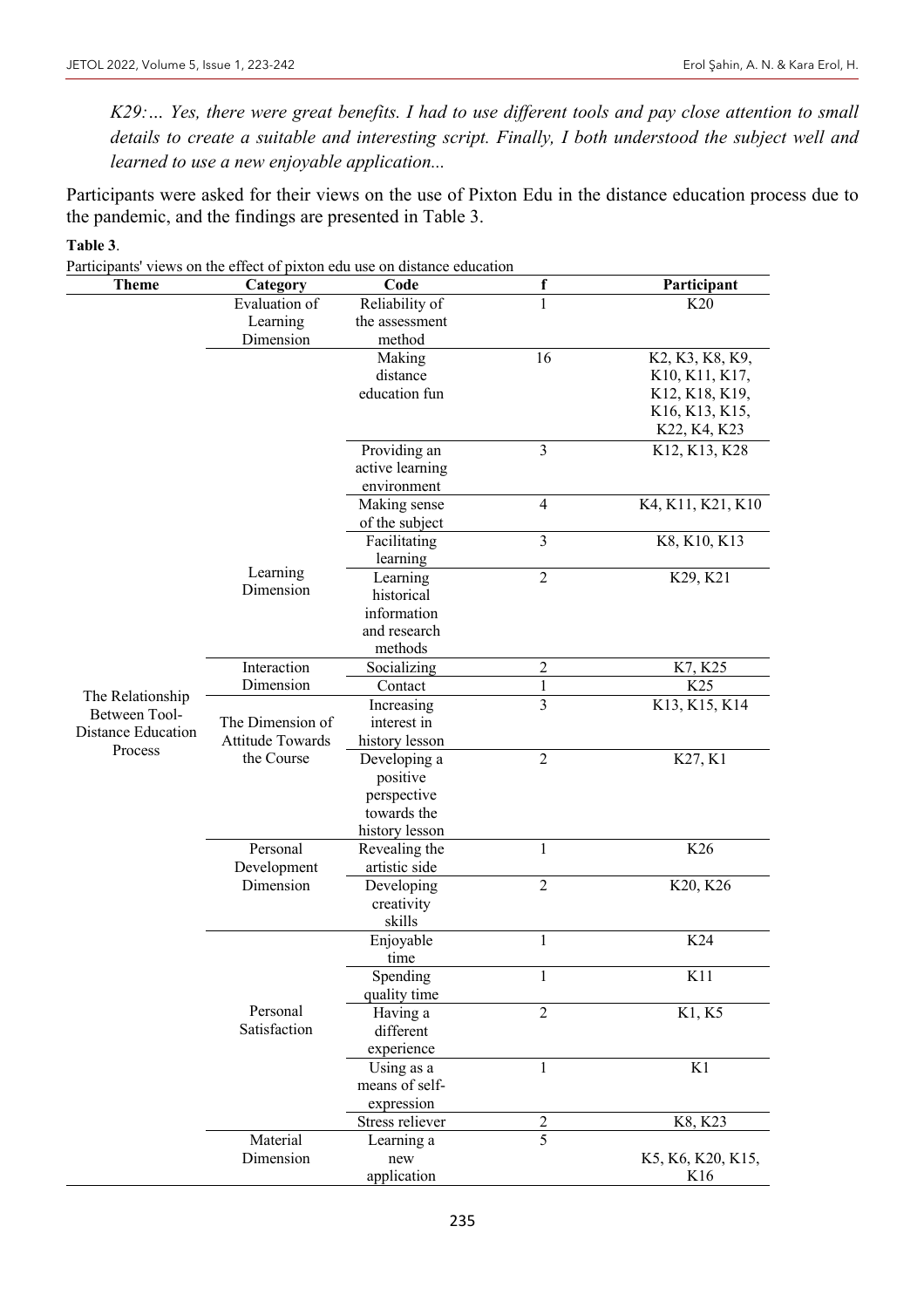When Table 3 is examined, it is revealed that using the Pixton Edu tool in the distance education process provides benefits in many different ways. It was determined that the participants' views were collected under the categories of "evaluation of learning", "learning", "interaction", "attitude towards the lesson", "personal development", "personal satisfaction" and "material". Some of the opinions of the participants on the category of "learning" are presented below.

*K3:… Honestly, it contributed a lot. Among many boring lessons, our history lessons passed with fun…*

*K10:… Pixton contributed to our understanding of the subject by adding a fun and different experience during these periods when we had difficulty understanding the lessons.*

*K11:… It was both educational and away from the stress of other lessons. It was fun dealing with Pixton ...*

*K12:… I think that there is no successful learning during the lesson in the distance education process, certainly it is valid for every lesson. For this reason, we had more to do in this process to complete our own learning, and pixton made it fun. Therefore, I did my homework with interest and completed it ...*

*P17:… This application enlivened my education in this semester while I was teaching in a classical and monotonous way in the normal lessons in distance education.*

*K26:… During this period, obviously, normal homework and exams started to become very boring. That's why I chose pixton. This situation was a struggle against something I did not know, and I learned new things because it was a task outside of my comfort zone.*

As a result of the epidemic that affected the whole world in the year of the application, lessons were given by distance education. In the statements of most of the participants, it is observed that this process becomes boring for the students. Participants are united in the opinion that the Pixton benefits them in distance education, as it makes the monotonous distance education process more enjoyable and interesting. Apart from making distance education more enjoyable, other views are as follows;

*K28:… how nice it is to try to make us active in our classes.*

*K29:… For me, this app has given me the chance to expand my knowledge on topics and learn how to search for historical details…*

Some of the opinions of the participants in the "interaction" category are presented below.

*P7:… It contributed to socialization ...*

*K24:… the Zoom meetings held in between were very motivating as they enabled us to socialize and get to know each other even in this period…*

*P25… Our biggest disadvantage in the distance education process is definitely communication and sociability in education. I think Pixton has helped this situation…*

*Some of the opinions of the participants in the category of "attitude towards the course" are presented below.*

*K13:… It increased my enthusiasm for history. Especially in this distance education process, it is a fun and instructive format.*

*K27:… It positively affected my perspective on history lesson, which I don't like very much.*

*The researcher's opinion on this subject is presented below.*

*R2:… Courses that are social sciences such as history always seem a little more boring to the student. Especially thinking that they will memorize overwhelms them. I think educational tools such as digital comics can prevent these thoughts. As we observed, the students both learned a lot of information*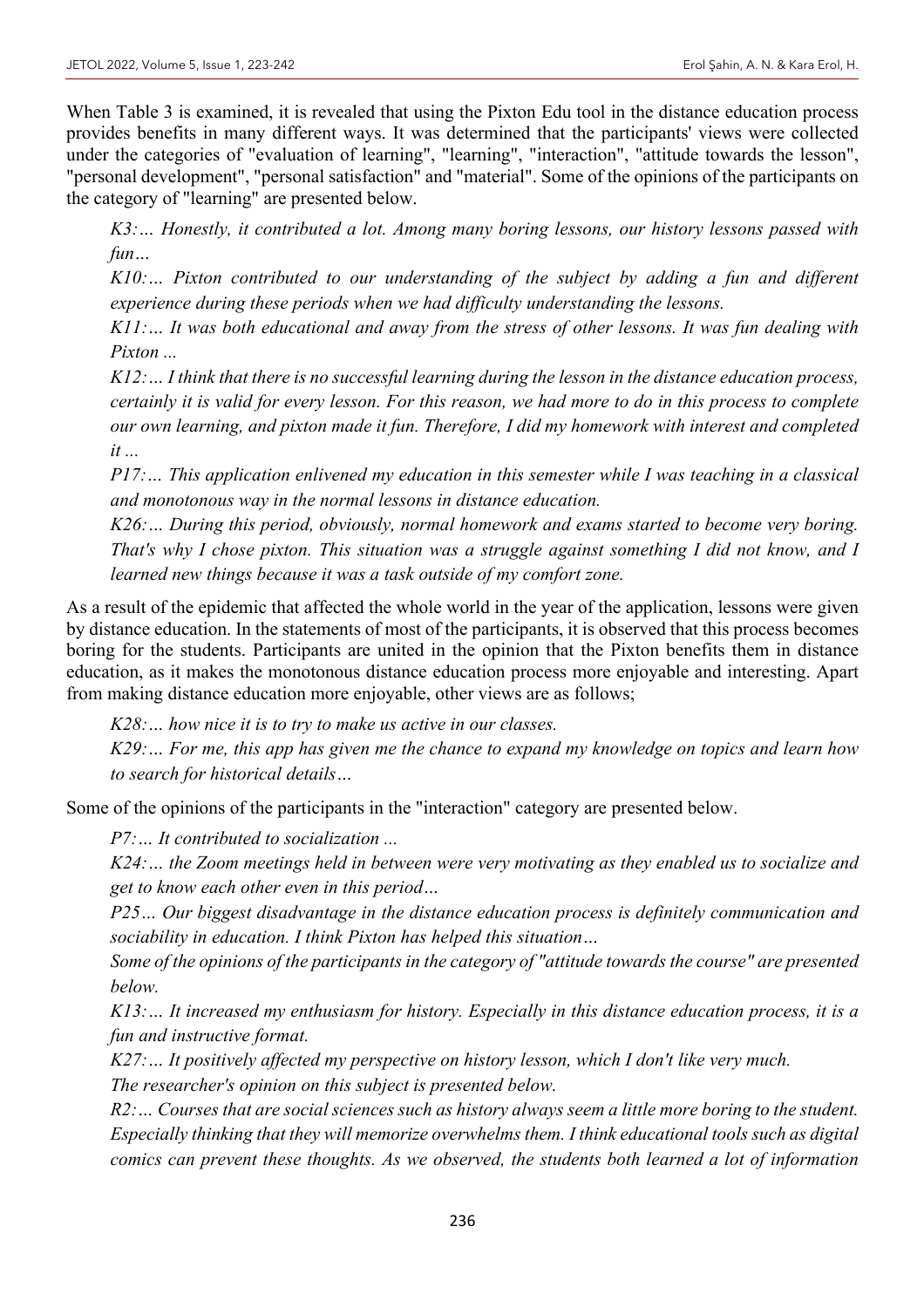*and had a lot of fun during the learning process. Because shaping history in their own hands, with their own imagination was like giving life to life for them...*

Some of the opinions of the participants in the "personal development" category are presented below.

*K1:… It is an undeniable fact that it is a different experience. Since the producer is the student himself, it is also a means of self-expression. However, I can say that it allowed me to look at the events from a different perspective...* 

*K5:… I met a different application…*

*K23:… Especially, I learned a new tool and I closed these gaps with a fun application instead of sitting idly at home ...*

*K24:… While it is not possible to rest while doing a given homework under normal conditions, I had the opportunity to take a break from my other work and rest myself while doing this homework. This made me find this assignment very valuable ...*

*K26:… For myself, I think that the distance education process is more efficient than face-to-face education when properly managed, and this was a very good example. While I could not shoot the scenarios I wrote due to the pandemic, it enabled me to write a script and put it into practice in the form of a comic book. With this nice experience, I can say that I learned the subject I prepared for homework very easily and in depth and while doing this I did it not with the feeling of studying but with the feeling of performing art.*

*K20:… I can also use this application I learned for my other lessons. For example, comics that will explain the discovery of the unit circle in trigonometry and trigonometric expansions to students in a fun and with a futuristic manner.*

Considering that the participants spend most of their time at home and have limited opportunities for personal development, these views are considered to be very important. It seems that the participants stated that they did the homework with pleasure, that they were happy to learn a new tool, that they had the opportunity to rest themselves, and that they even worked like an artist.

The opinion of the researcher on this subject is as follows:

*R2:… The pandemic caused the students to suffer in many ways. One of them is to try to teach university courses by distance education, which is difficult even face to face. Faculty members were also in a very difficult situation here. Especially for our faculty members who are in the generation X group, the distance education process has been more difficult in terms of both material and digitalization. For this reason, experiencing such a digital educational tool has been both very effective and very fun for today's students who are in the Generation Z group.*

Participant's opinion on the category of "evaluation of learning" is presented below.

*K20:… Students cheat in the exams of other courses and take the right of those who do it with their own efforts. At least in this kind of evaluation methods, it is revealed who worked and who did not work and everyone gets their labor. In other words, it contributed to people not being entitled to me ...*

While one of the participants mentioned the problems of the measurement and evaluation process in the distance education process, he emphasized that this study was more sensitive about measurement and evaluation. The researcher's opinion regarding this is as follows;

*A1: During the period of the epidemic, I observed that there were problems in measurement and evaluation in some courses in the distance education process, which was implemented somewhat*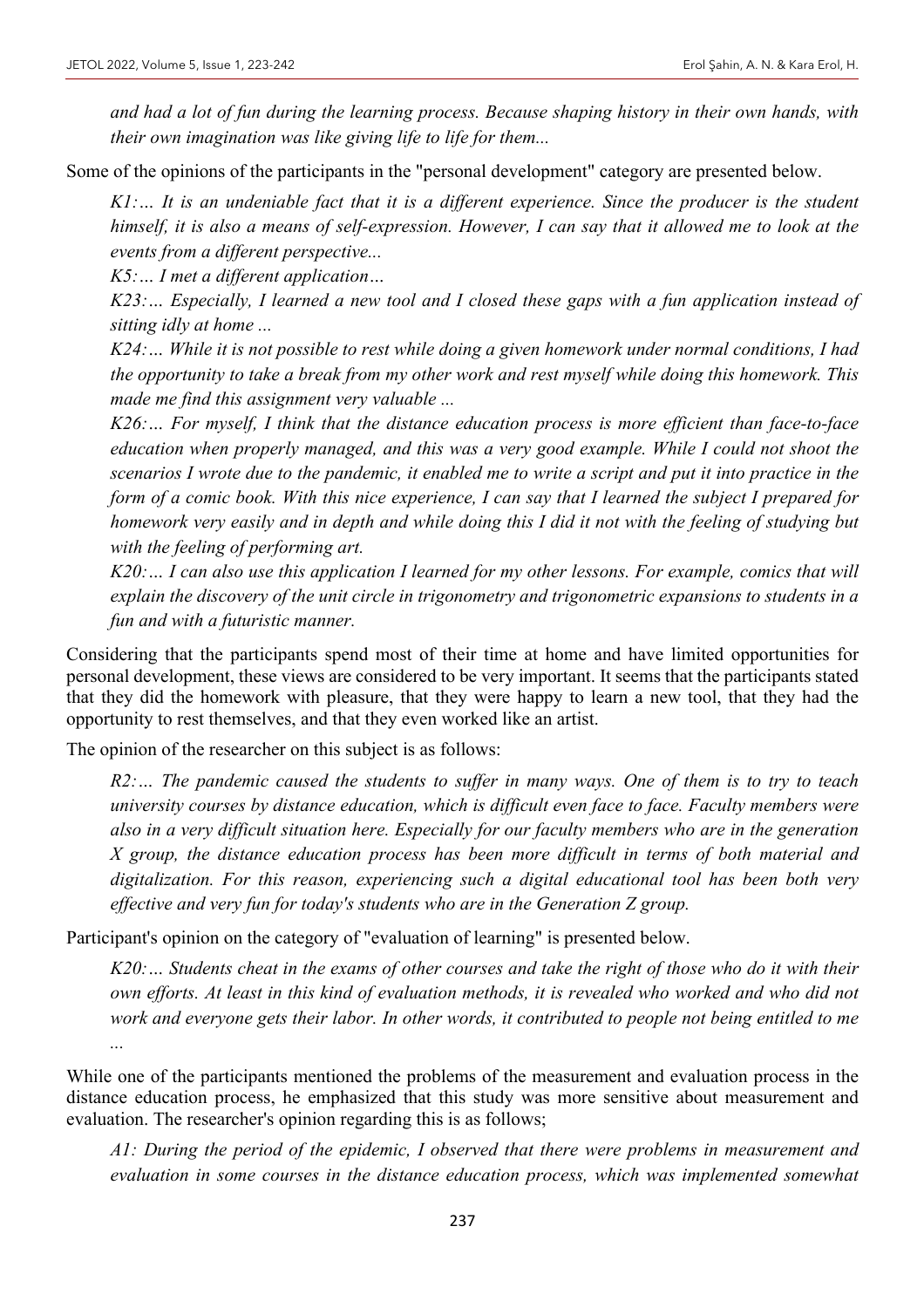*quickly. I believe that such situations undermine students' confidence and reduce their motivation. In order to prevent this from happening in my own lesson, we talked to the students at the beginning of the semester in detail, and announced the work to be done and how to score in return for these works. We shared the grades given at the end of the study transparently with the students. I think this system is safe for students.*

To find an answer to the question of how the use of Pixton Edu affects motivation, do you think that the use of the tool named Pixton in History lessons increases our motivation for the lesson? The question has been asked.

All 29 participants answered yes to this question. Some examples of the opinions coming from the focus group interviews and the comments of the researchers are as follows;

*K3:… The idea of learning an interesting tool unlike other lessons was good. In addition, our whatsup group correspondence, meetings, messages increased my motivation ...*

*K17:…. Frankly, it was enough for me to do a work that is far from monotonous and enjoyable. I could say that I did not get tired while doing, researching, on the contrary, I became happy as I did it and my work was revealed ...*

*K13:… The things we experienced this period and the fact that we had to stay at home all the time had lost my enthusiasm for many things. Working with such a group increased my enthusiasm. So my interest in the lesson also increased ...*

*K24: Mrs, one of the things we needed in this period was socializing, what you did, our zoom meetings and correspondence were good for us. Especially the zoom meetings held were very motivating as it enabled us to socialize and get to know each other even in this period ...*

The opinion of the researchers, who observed the correspondence of the participants in the whatsapp group and their speeches in the zoom meetings, is as follows:

*R1:… We were aware that one of the things that our students, who were deprived of many things due to the epidemic, needed most was motivation. In fact, the main emergence of this study was the idea that "whatever we do, our students will be more interested in history lessons." From the very beginning of the study, we saw that our students had the interest and desire we dreamed of, both in our group correspondence and in our zoom meetings. In fact, we noticed that they often exceeded our expectations. I can say that this situation enabled us to work with more enthusiasm.*

# **4. Conclusion and Suggestions**

The aim of this study is to reveal the experiences of digital comics created by the participants in Atatürk's Principles and History of Revolutions course. In this context, various conclusions have been reached regarding the 15-week implementation process and the findings obtained from the participants at the end.

Participants stated that the tool had many advantages, as well as a devastating advantage. Especially the easy interface and the presence of ready-made characters in the tool are some of the biggest advantages of the tool. Among its disadvantages, limited content was highlighted. When the literature is examined, such a disadvantage of the tool has not been encountered. One of the reasons for this may be that digital comics are created by researchers, not participants. Another reason may be the opening of the Pixton Edu tool by the researchers because it does not contain weapons and tobacco-containing substances.

In the study, it was concluded that the thinking skills of the participants such as historical empathy, critical thinking skills, change-continuity developed positively. Zimmerman (2008) concluded that filling the speech bubbles by the participants in the comics promotes the development of cognitive skills in the participant. Hobri, Murtikusuma, and Hermawan (2019) concluded that the use of digital comics in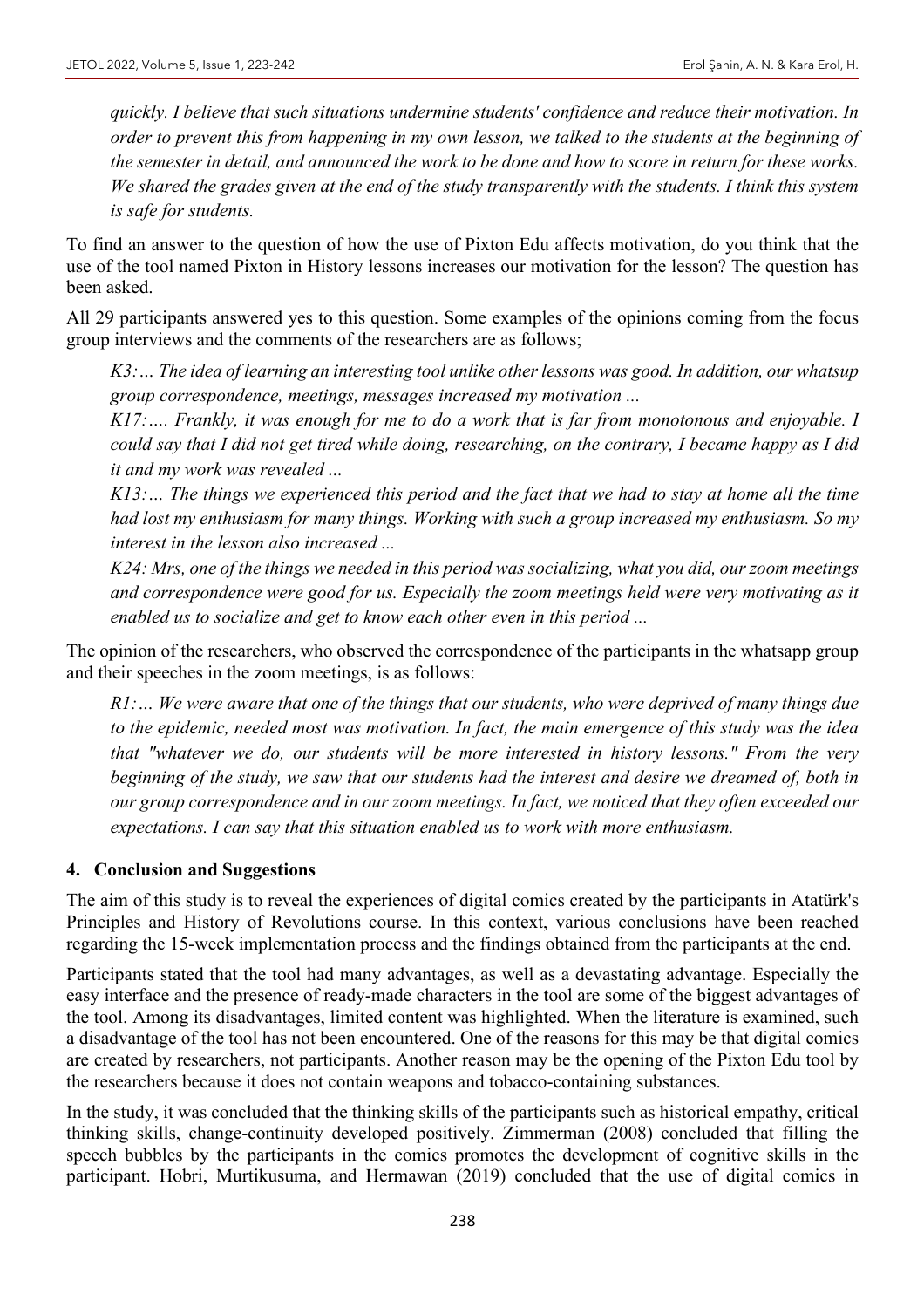education positively affects the cognitive, psychomotor and affective aspects. In this context, it can be said that the development of comics by the participants has a positive effect on thinking skills.

In the study, it was concluded that the participants examined the subject they researched by making digital comics in more depth and realized meaningful learning. When the relevant literature is reviewed, Engler, Hoskins, and Payne (2014), Ünal and Demirkaya (2019), İlhan and Oruç (2019), Topkaya (2014), Sones (1944), Hutchinson (1949), Olson (2008), Hosler and Boomer (2011), Efecioğlu (2013) and Richter, Rendings, and Maminirina (2015) concluded that the use of comics in education positively affects academic achievement. In this context, it can be said that digital comics created by the participants positively affect permanent and meaningful learning.

In the study, it was concluded that creating digital comics positively affected the attitude towards history lesson and increased the motivation towards the lesson. Engler, Hoskin, and Payne (2008) Kilickaya and Krajka (2012) noticed that comics help create a positive attitude and increase motivation. On the other hand, Apple and Kikuchi (2007) showed that computer-based material that enables students to have control over content can provide benefits such as being student-centered, motivating, increasing self-confidence and autonomy. Kiriş-Avaroğulları and Mutlu (2019) noticed that pre-service social studies teachers have positive views on preparing and using comic books in the social studies teaching. WCabrira et al. (2013) concluded that the use of digital comics in education not only positively affects students' motivation but also facilitates teaching for teachers. In addition to these, digital comics work collaboratively, They argued that it encourages creativity and critical thinking. In this context, digital comics can be used to increase motivation in lessons.

Finally, in the pandemic-induced distance education process, it was concluded by the participants that in addition to developing the cognitive skills of creating digital comics, they also felt emotionally comfortable, happy, and experienced an educational process without stress and having fun. Karadağ and Yücel (2020) stated in their research that one of the areas where students experienced the lowest satisfaction in the distance education process for social sciences courses is the field of digital content / material creation. In this context, it can be said that the use of digital comics in distance education increases satisfaction

Based on the results of the research, some suggestions were made by the researchers:

- 1- This study was carried out with university students. Working with students at other levels can be improved.
- 2- The study reflects experiences of a digital educational tool. Experiences with more than one digital educational tool can be researched.
- 3- This digital tool can be used in other courses.

#### **References**

Anderson, T. (2011). Towards and theory of online learning. AU Press.

- Apple, M., & Kikuchi, K. (2007). Practical powerpoint group projects for the EFL classroom. The JALT CALL Journal. 3(3), 110-122. DOI: 10.29140/jaltcall.v3n3.48
- Avarogullari, A. K., & Mutlu, Z. (2019). Pre-Service social Studies Teachers' Opinions on Using Comic Books in Social Studies Teaching. Asian Journal of Education and Training, 5(4), 538-547. https://doi.org/10.20448/journal.522.2019.54.538.547
- Azman, F. N., Zaibon, S. B., & Shiratuddin, N. (2015, November). Digital storytelling tool for education: An analysis of comic authoring environments. In International Visual Informatics Conference, 347- 355. Springer, Cham.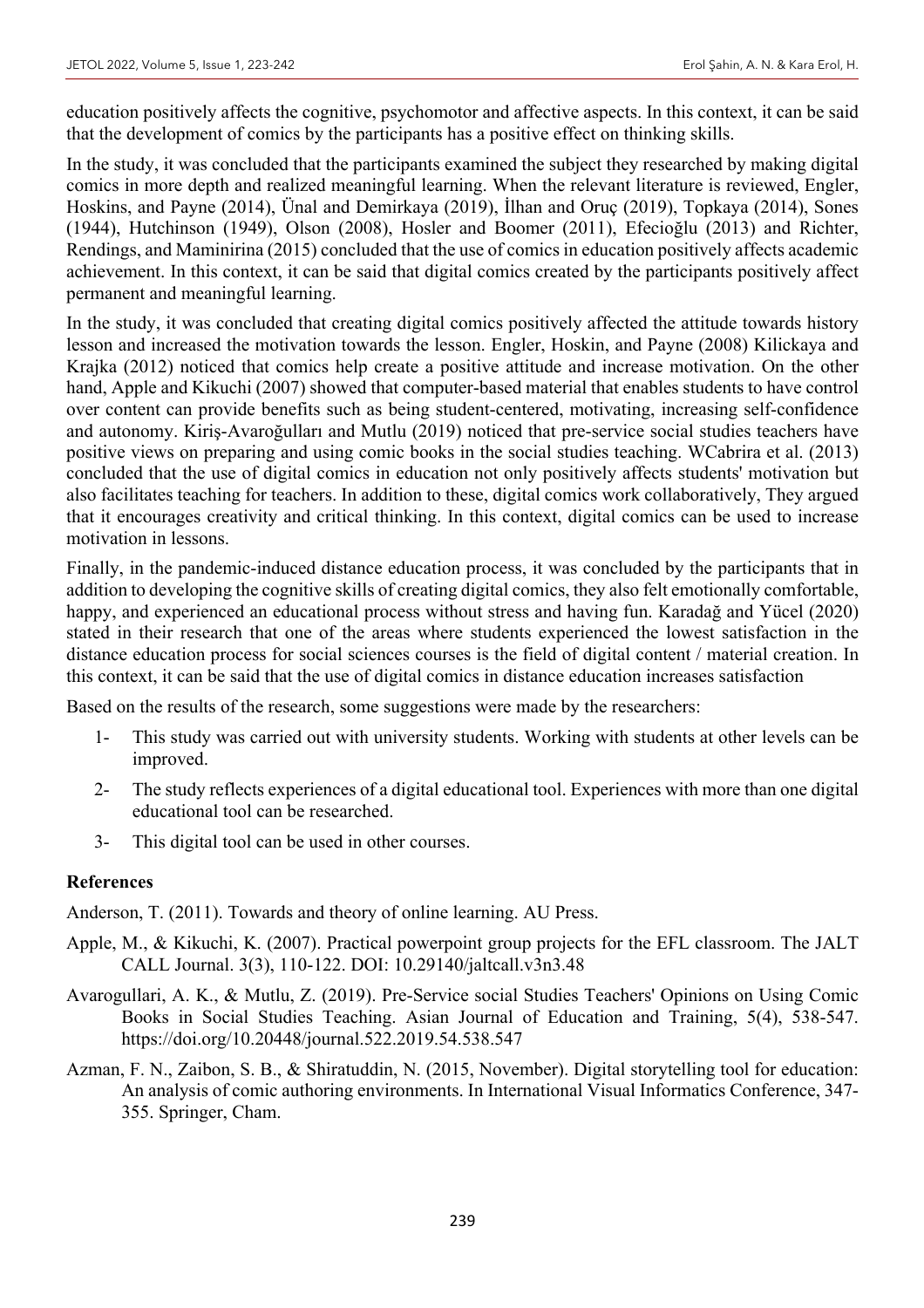- Beard, C., & Rhodes, T. (2002). Experiential learning: Using comic strips as reflective tools in adult learning. Australian Journal of Outdoor Education, 6(2), 58-65. https://doi.org/10.1007/BF03400756
- Bozkurt, A., & Sharma, R. C. (2020). Emergency remote teaching in a time of global crisis due to CoronaVirus pandemic. Asian Journal of Distance Education, 15(1), i-vi. http://asianjde.org/ojs/index.php/AsianJDE/article/view/447
- Bostan Sarıoğlan, A., Şen, R. & Altaş, R. (2021). What do secondary school students think about experimental practices in science lessons taught in distance education?. Journal of Educational Technology and Online Learning, 4(2), 193-214.
- Brocka, B. (1979). Comic books: In case you haven't noticed, they've changed. Media and Methods, 15(9), 30-32. https://eric.ed.gov/?id=EJ202993
- Cabrera, P., Castillo, L., González, P., Quiñónez, A., & Ochoa, C. (2013). The impact of using pixton for teaching grammar and vocabulary in the EFL Ecuadorian context. Teaching English with Technology, 18 (1), 53-76. https://files.eric.ed.gov/fulltext/EJ1170640.pdf
- Creswell, J. W. (2015). Qualitative research methods: Qualitative research and research design according to five approaches (M. Bütün & SB Demir, Trans. Ed.). Ankara: Political. Demir, Trans. Ed.). Ankara: Pegem Academy.
- Efecioğlu, E. (2013). The role of graphic novels in teaching English as a foreign language. Unpublished Master's Thesis, Ankara: Hacettepe University Institute of Social Sciences.
- Engler, S., Hoskins, C., & Payne, S. (2014). Computer-produced comics as a means of summarizing academic readings in eap programs. International Journal of Pedagogies and Learning. (4),19-33 https://doi.org/10.5172/ijpl.4.4.19
- Erturgut, R. (2008). Organizational, social, pedagogical and technological components of internet-based distance education. Information Technologies Journal, 1(2), 79-85. https://dergipark.org.tr/tr/download/article-file/75244
- Hall, JR (2011). Books worth reading: engaging material comics in the classroom. Change: The Magazine Of Higher Learning, 43(2), 39-43. https://doi.org/10.1080/00091383.2011.550252
- Haugaard, K. (1973). Comic books: conduits to culture? The reading teacher, 27(1), 54--55. https://www.jstor.org/stable/i20193378
- Hobri, H., Murtikusuma, R., & Hermawan, L. (2019). Development of e-comic using pixton and kelase web on linear program of two variables assisted by geogebra. Journal of Physics: Conference Series. 1265. 012010. 10.1088 / 1742-6596 / 1265/1/012010.
- Hosler, J. & Boomer, K. B. (2011). Are comic books an effective way to engage nonmajors in learning and appreciating science? CBE — Life Sciences Education, 10, 309-317. https://dx.doi.org/10.1182Fcbe.10-07-0090
- Hughes, J., King, A., Perkins, P., & Fuke, V. (2011). Adolescents and "autographics": reading and writing coming-of-age graphic novels. Journal of Adolescent & Adult Literacy, 54(8),601-610. doi:10.1598/JA AL.54.8.5
- Hutchinson, K. H. (1949). An experiment in the use of comics as instructional material. Journal of Educational Sociology, 23(4), 236-245.
- İlhan, G., & Oruç, Ş. (2019). Use of comics in social studies class: Texas history. Education and Science, 44(198), 327-341. https://doi.org/10.15390/EB.2019.7830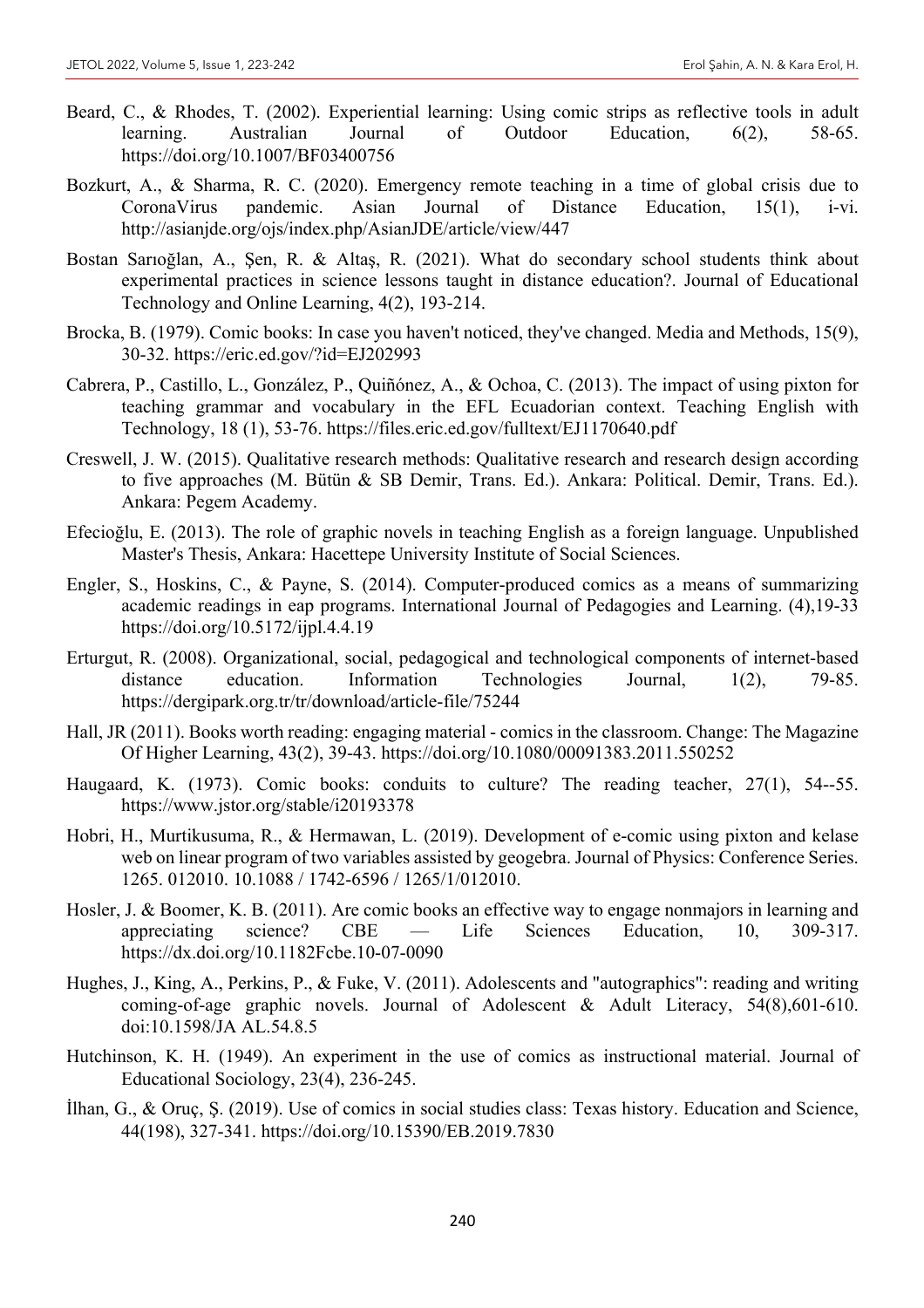- İlhan, G. O. (2016). Use of comics in social studies teaching. Unpublished Doctoral Thesis. Afyon: Afyon Kocatepe University Institute of Social Sciences.
- Jonassen, D. (1999). Designing constructivist learning environments. In C. Reigeluth (Ed.), Instructional design theories and models: Volume II. Mahwah, NJ: Lawrence Erlbaum.
- Kilickaya, F., & Krajka, J. (2012). Can the use of web-based comic strip creation tool facilitate EFL learners' grammar and sentence writing?. British Journal of Educational, 43(6), E161-E165. doi:10.1111/j.1467-8535.2012.01298.x
- Lee, V. (2013). Using Pixton as a tool in the classroom. ETEC 510 [wiki]. http://etec.ctlt.ubc.ca/510wiki/Using\_Pixton\_As\_a\_Tool\_in\_the\_Classroom
- Megawati, F., & Anugerahwati, M. (2012). Comic strips: A study on the teaching of writing narrative texts to Indonesian EFL students. TEFLIN Journal, 23(2), 183-205.
- Merriam, S. B. (2013). Qualitative research: A guide for design and practice (S. Turan, Trans. Ed.). Ankara: Nobel.
- Montenegro, E., & Yucel, C. (2020). Distance education at universities during the new type of coronavirus pandemic: an evaluation study within the scope of undergraduate students. Journal of Higher Education, 10(2), 181-192.
- Olson, J. C. (2008). The comic strip as a medium for promoting science literacy. Northridge: California State University Press.
- Patton, M. Q., (2014), Qualitative Research & Evaluation Methods Integrating Theory and Practice (Fourth Edition), Sage Publications, Thousand Oaks, CA.
- Richter, T., Rendigs, & Maminirina, C. P. (2015). Conservation messages in speech bubbles evaluation of an environmental education comic distributed in elementary schools in madagascar. Sustainability, 7, 8855–8880. https://www.mdpi.com/2071-1050/7/7/8855stats?stats=v#
- Sari, T., & Nayır, F. (2020). Challenges in distance education during the (Covid-19) pandemic period. Qualitative Research in Education, 9(3), 328-360.
- Sones, W. W. D. (1944). The comics and ınstructional method. Journal of Educational Sociology, 18(4), 232-240.
- Topkaya, Y. (2014). The effect of using educational comics on cognitive and affective learning in citizenship and democracy education course. Unpublished Master Thesis. Erzurum: Atatürk University Institute of Educational Sciences.
- Topkaya, Y., & Şimşek, U. (2015). Impact of instructional comics on the attitudes towards citizenship and democracy education. Journal of Computer and Education Research, 3(6), 152-167. DOI: 10.18009 / jcer.26543
- Ünal, O. & Demirkaya, H. (2019). A semi-experimental study on the use of educational comics in social studies. International Journal of Geography and Geography Education. 40, 92-108. https://doi.org/10.32003/iggei.569650
- Unsal, H. (2004). Various lesson models in web supported education, electronic learning and web supported education programs. Turkish Journal of Educational Sciences, 2(3), 375-388.
- Vassilikopoulou, M., Retalis, S., Nezi, M. & Boloudakis, M. (2011). Pilot use of digital educational comics in language teaching. Educational Media International, 48(2), 115-126. https://doi.org/10.1080/09523987.2011.576522
- Yıldırım, A., & Şimşek, H. (2013). Qualitative research methods in the social sciences. Ankara: Seçkin.